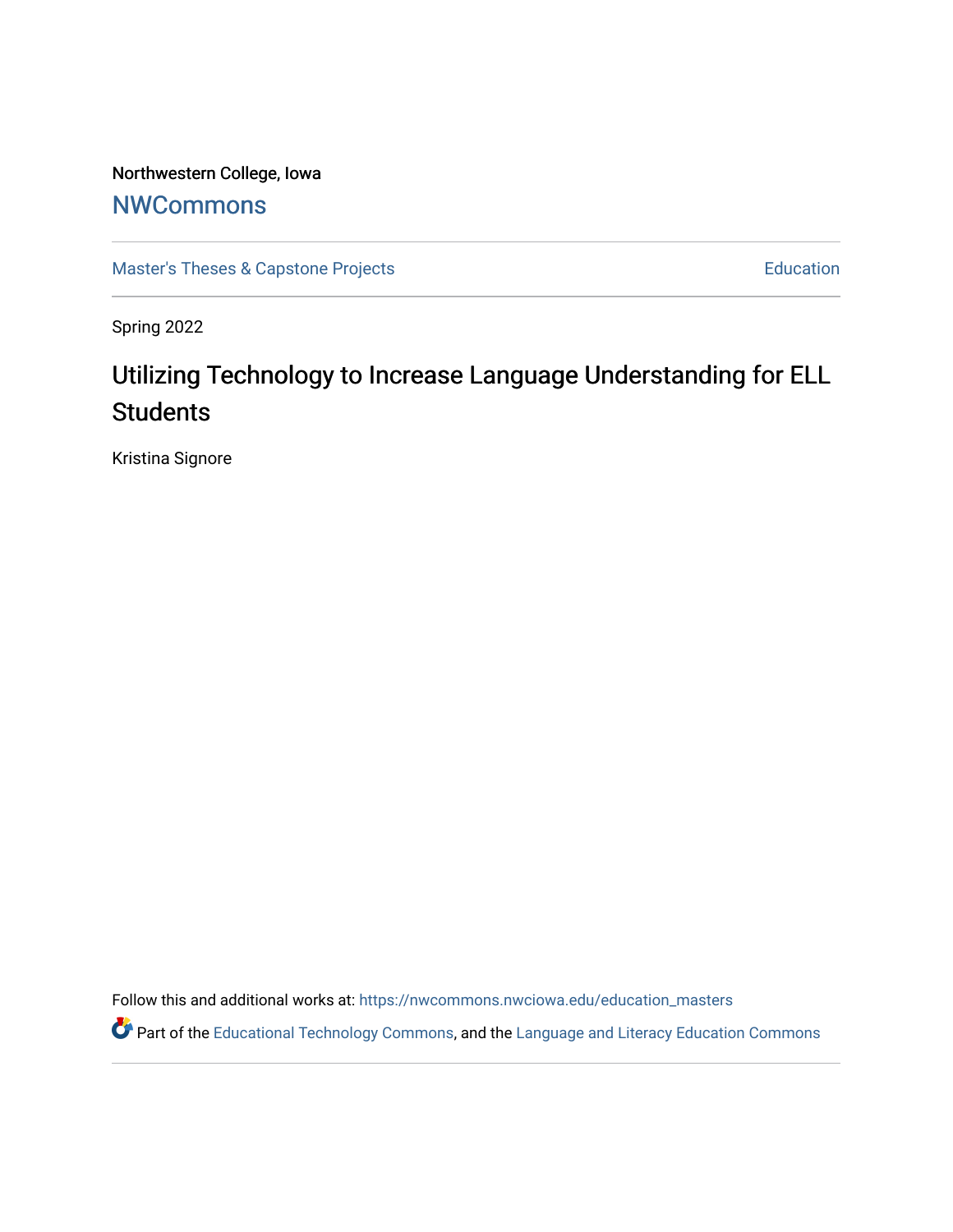### **Utilizing Technology to Increase Language Understanding for ELL Students**

Kristina Signore

Northwestern College

An Action Research Project Presented In Partial Fulfillment of the Requirements For the Degree of Master of Education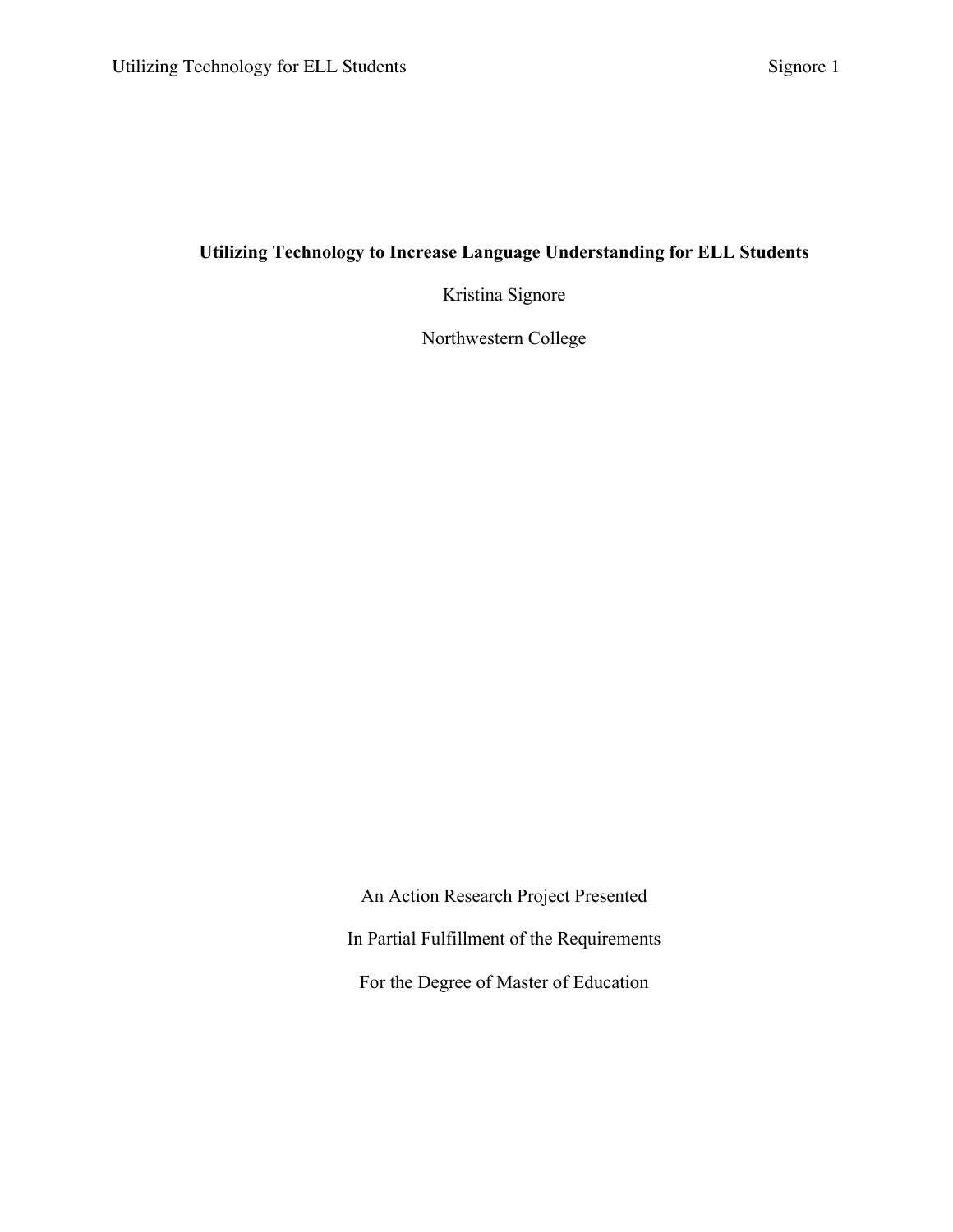## **Table of Contents**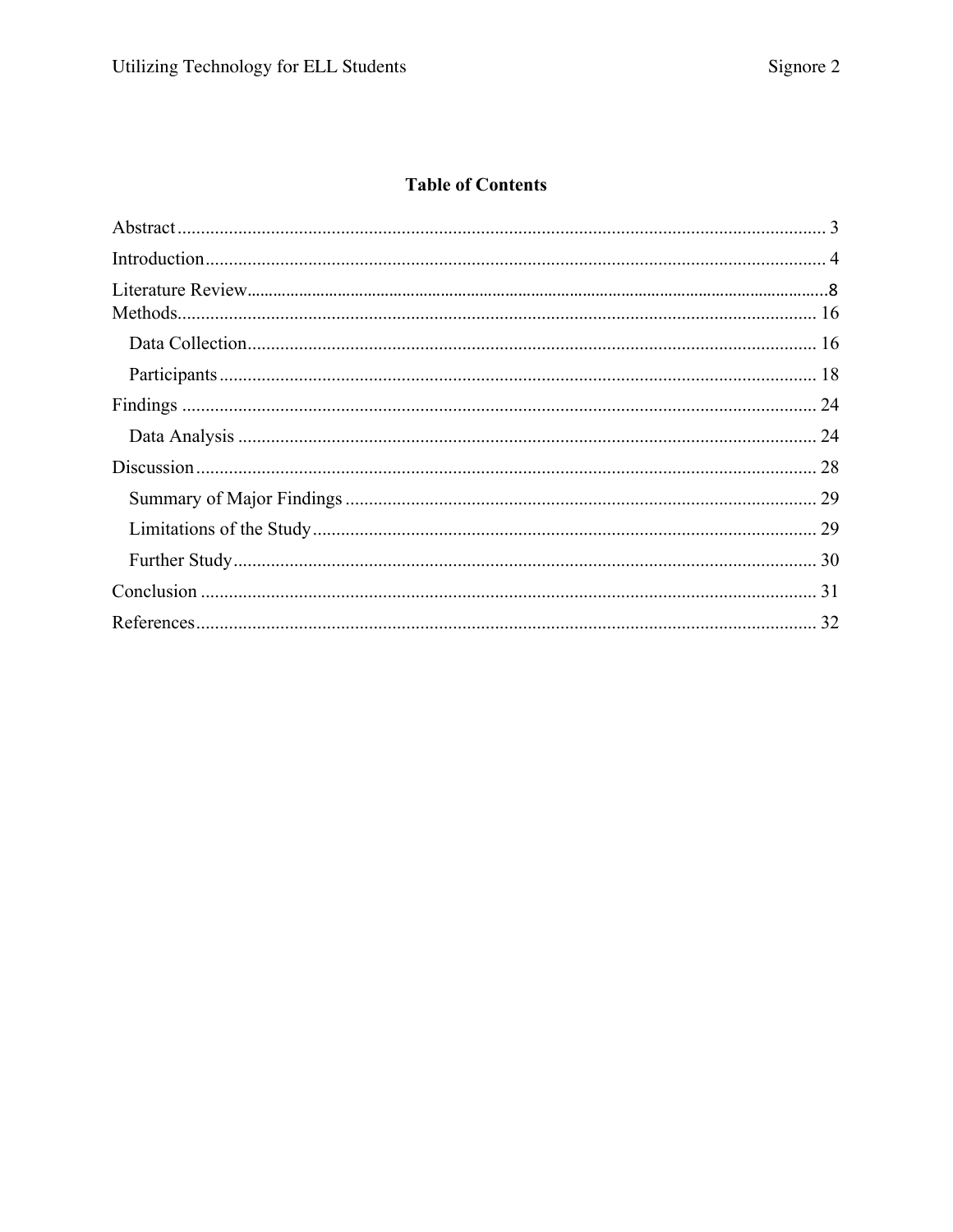#### **Abstract**

This action research was driven by the researcher's interest in using technology to enhance ELL students' language understanding. Specifically, the researcher was particularly interested in using a class-wide intervention called "Storyworld". This intervention is technology-based and will be used to help increase English skills including all the language-learning domains: listening, speaking, reading and writing. The researcher is a third grade general-education teacher that has been teaching third grade students for three years. In particular, the population of students within the researcher's third grade classroom are characterized as English language learners. The intervention, Storyworld, was implemented over a course of 4 weeks including an original benchmark score and post-assessment score after the intervention was fully established. Findings revealed that the technological program, Storyworld, was successful in helping increase English language fluency and skills. The research was conducted to bring forth a new instructional method to be used for ELL students within a elementary-leveled classroom.

*Keywords: technology in learning, ELL strategies, learning with technology, online ELL programs, ELL strategies, language learning for elementary students.*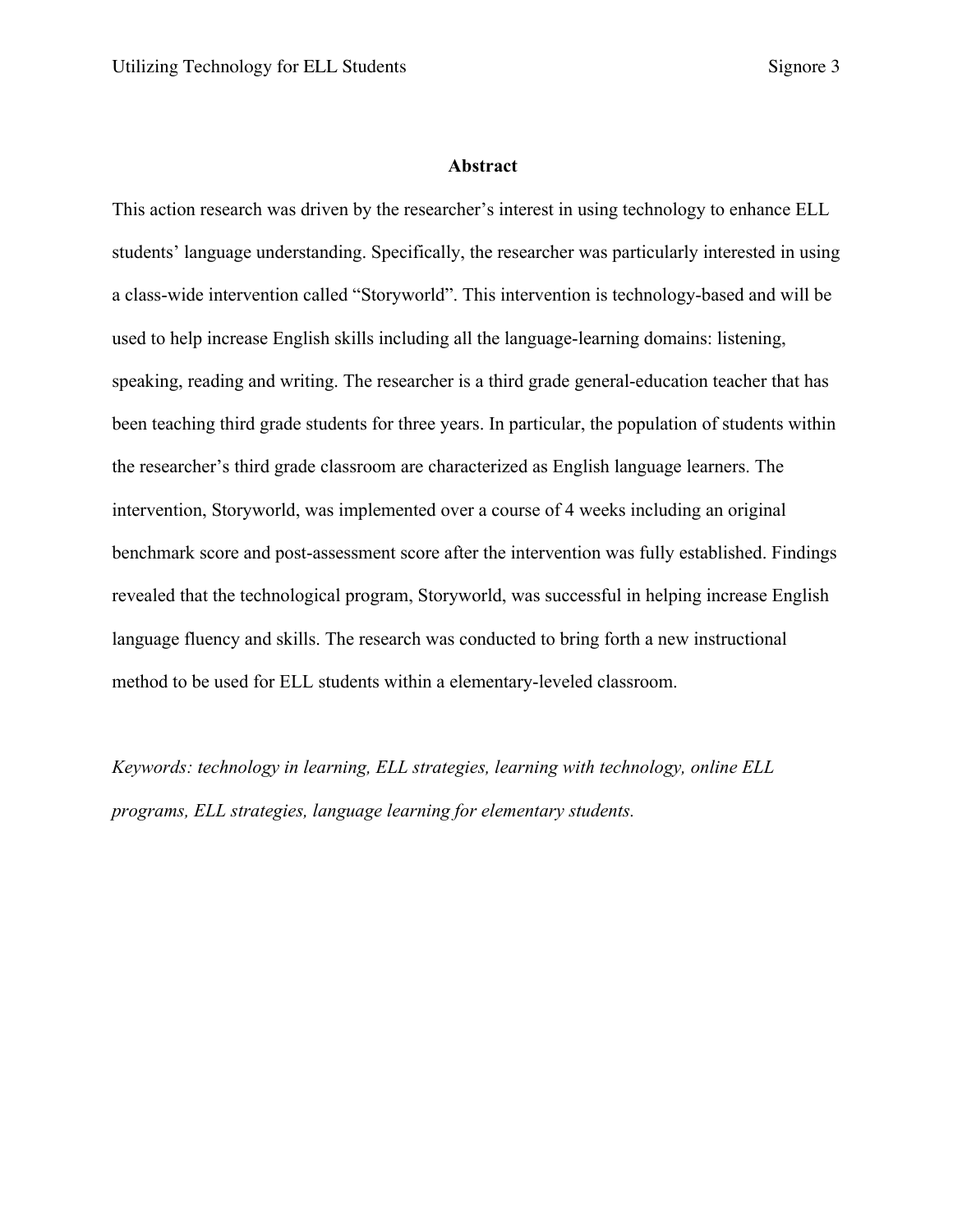#### **Introduction**

Diverse classrooms are commonplace and include students with disabilities as well as other barriers. There is a responsibility for the classroom teacher to provide interventions and strategies to improve the learning environment. Diverse classrooms often include students who are English language learners. These learners are referred to as "ELL" students because they are not fluent in the English language. In the United States, English language learners are a growing student population. This population will eventually grow, by year 2030, to encompass over 40% of the school-age population (Honigsfeld, 2010). With an increased student population, teachers will be continually required to teach ELL students. Since there is an increasing number of ELL students, it is important that schools provide these students with appropriate instructional strategies and educational tools. Educational tools often include the use of technology. Technological tools have become helpful in teaching all students; in particular, it has a large benefit for ELL students. Technology allows teachers to enhance classroom activities as well as aide in the language learning process (Ahmed & Nasser, 2015). Through the use of technology, language learning has been impacted and transformed (Mansor & Rahim, 2017). The problem is, many elementary school educators fail to utilize technological programs for ELL instruction. More specifically, it is difficult to find technology that "utilizes different parts of the English language" including language skills such as "listening, speaking, reading and writing" (Pazilah, 2019).

ELL instruction must include four domains: listening, speaking, reading and writing (Pazilah, 2019). Since technology is an educational and instructional tool, it can also be used to increase ELL students' language understanding. Technology is a helpful way for students to be engaged and excited about language learning. Furthermore, technology can be used to assess the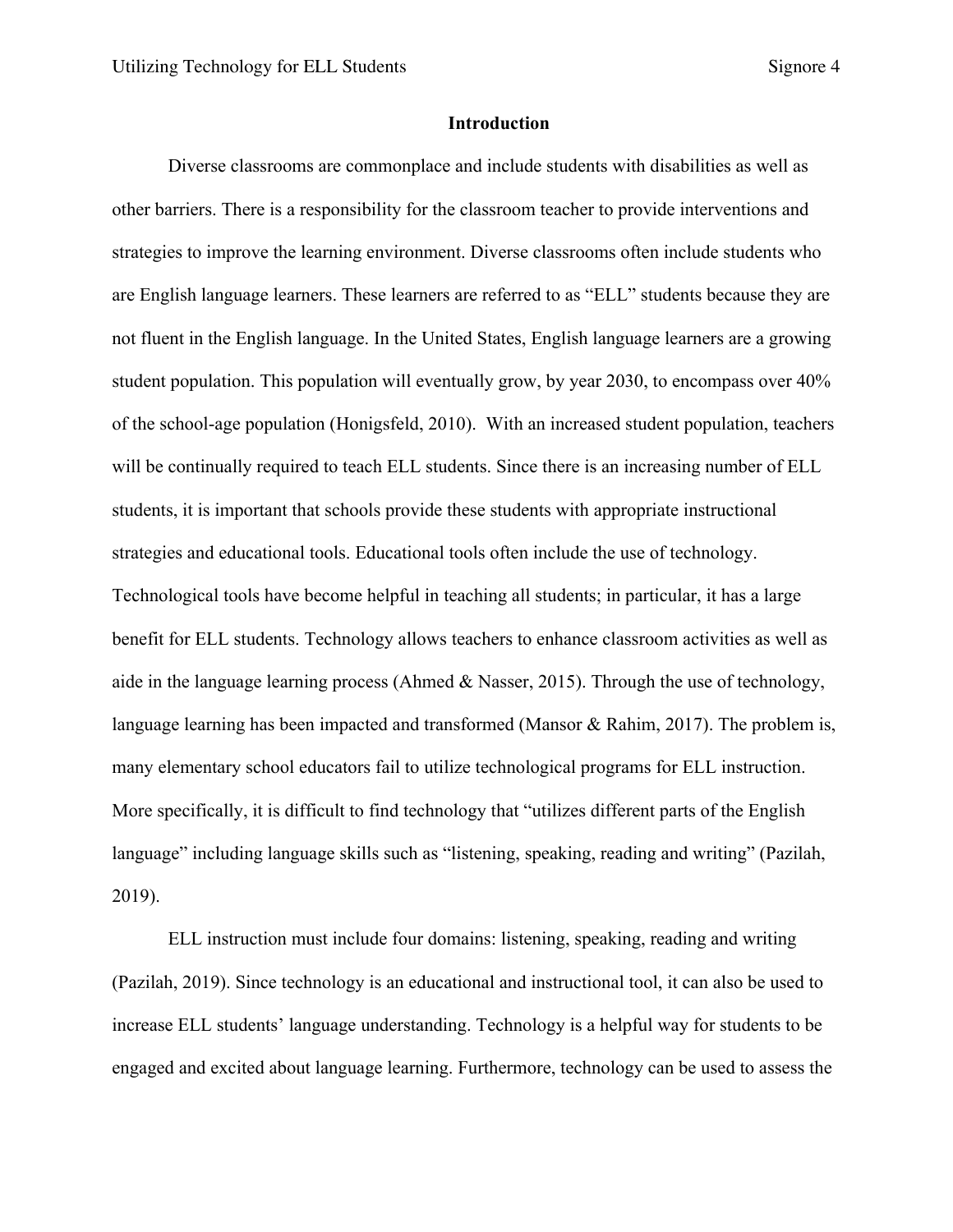four language domains in a meaningful manner. The push for technology in schools, aims to prepare students for the future while making learning fun. There are many tools that may help ELLs learn English; however, technology can be used most effectively when activating the four language domains. In the Fairview, New Jersey school district, there has been an increase in ELL students in the last ten years. More specifically, the student population has risen from 40% to 72% being English language learners. With an increased ELL student population, it has become more difficult to teach ELL students in an engaging and appropriate manner. Teaching ELL students, in a general education population, is difficult due to the large class sizes in the Title I district. Each classroom includes over thirty students, making it a challenge for teachers to actively differentiate. In this school district, ELL students have great difficulty engaging in lesson plans due to a lack of language understanding. Elementary-aged students have a particular difficulty because language learning can often feel nerve-wracking, boring, and uneventful. While ELL teachers and bilingual teachers are successful in helping student learn language concepts, there is a clear lack of engagement and assessment of all language domains.

According to the ESL specialist, Jean Luppino, the district offers strategies that test writing and reading. However, the specialist noted that it is of the utmost importance to include all four domains for full language proficiency. Therefore, it is essential that an engaging and technological program be adapted for these students to use. More specifically, the program should be appealing to the language learners while be inclusive of all four language domains: listening, speaking, reading and writing. By incorporating technology in a means to increase language understanding, students will become more successful learners. Although research has been conducted in the field of technology-based instruction for English language learners, there is a gap within the research. This gap should be filled by conducting research in useful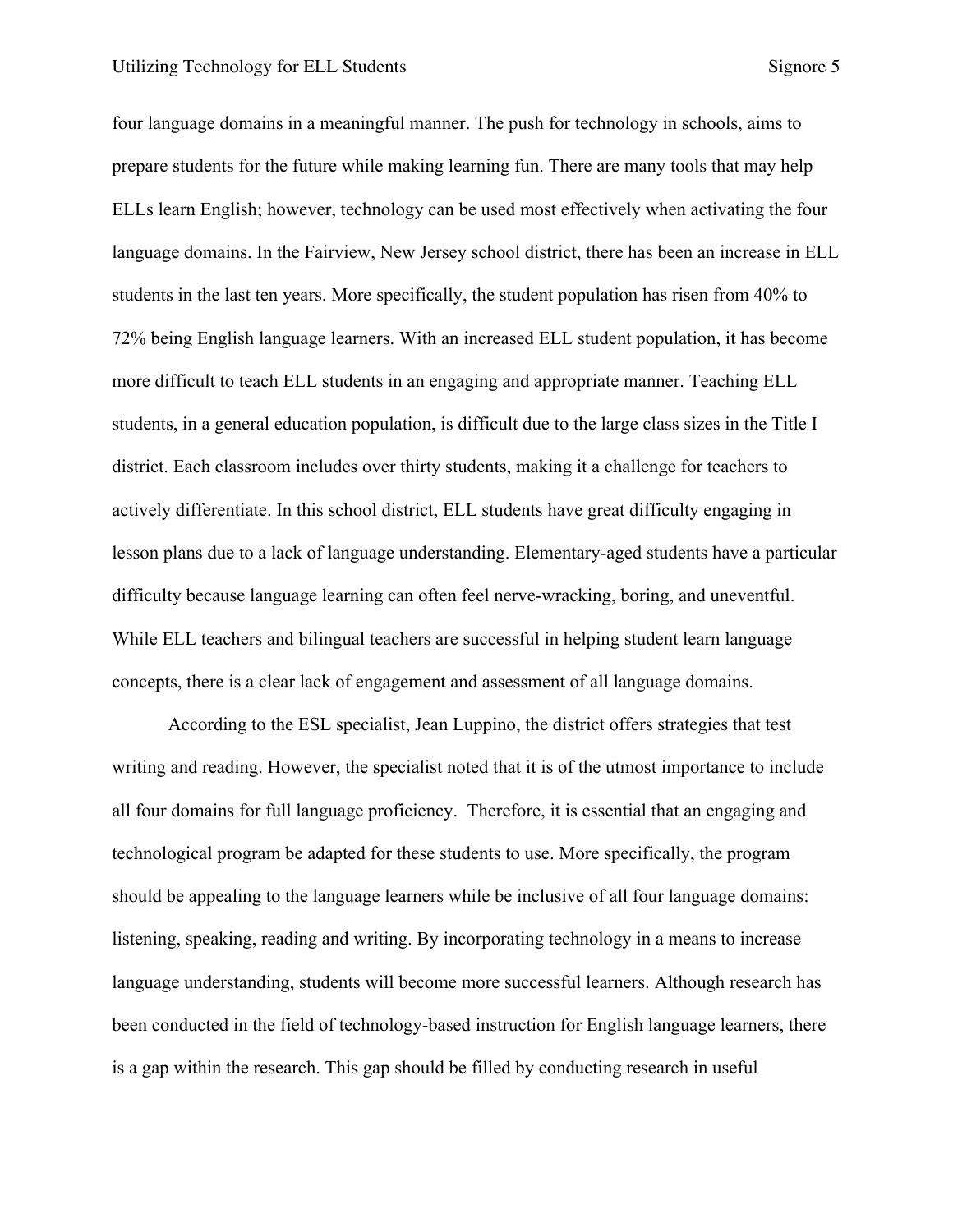technological programs that assess the four language domains: thus, making students more fluent in the English language. These programs should be implemented, and the progress of the students should be tracked to showcase increased language understanding. The purpose of this action research project is to provide quality ESL instruction using technology. By providing students with appropriate technological tools, that teach and assess all four domains, students can increase their language understanding.

Many of the supporting research, for this action research project, were found through the use of online databases. The databases that were used, for research purposes, was found through the DeWitt library resource. Other articles were found on the Wilely online library. Many of the articles, used to support the research, was found on the online scholarly journal domain entitled "ProQuest". The selected articles provided information from the last decade. These articles were selected due to relevance. Many educational tools and technologies continue to adapt, making it important to choose current and modern research. Each of the resources found for this action research paper relate to the topic of technological learning, ESL learning, or both. The articles provide evidence that supports the active role of technology in the learning of ELL students. Most of these articles included studies conducted in various countries and focused on the learning of the English language. The articles provide extensive research in various methods of technological instruction. While these articles offer proof of the importance of technology-based instruction, they also stress a major emphasis on the importance of the four language domains. Although many of these articles include instruction in the various modes of language learning, there is not a mentioned technological tool that teaches and assesses all four domains. These four domains have been proven to be of extreme importance in the education of ELL students. Therefore, it is critical to find and test the accuracy of technological programs including each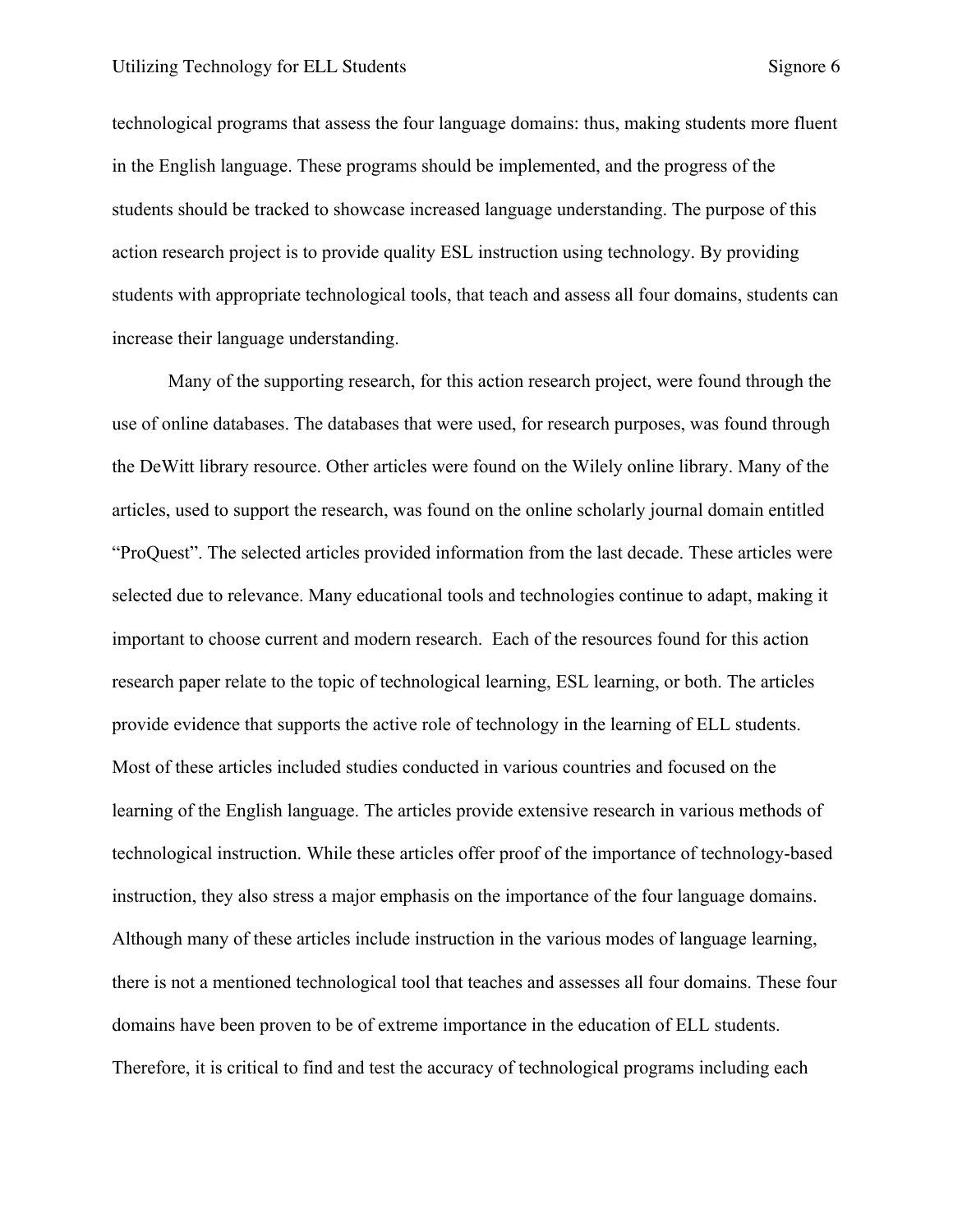domain. While many articles were used to help provide research, there were articles that were excluded from information. Excluding research that solely provided insight on technological learning, was not beneficial for this research project. These articles focused solely on the importance of technological learning and did not focus on the criteria for utilizing this form of learning. The main focus of the research is to find articles supporting the use of technology in language learning. This technology should specifically assess the four language domains that are critical for language proficiency. The technology's accuracy should the be determined through the implementation of formalized assessments.

When teaching ELL students how to properly master the English language, it is important to remember the four domains of language learning. This instruction will include the use of engaging technology that incorporates all the domains of the learning process. This action research topic will seek to help enhance elementary ELL students language understanding. The use of technology will be implemented to increase the language proficiency. More specifically, the online technological program entitled "Storyworld", will be implemented as a language program for student usage. Storyworld will be implemented within the general-education classroom because most of the students have limited language proficiency.This program includes interactive activities and learning opportunities. These interactive activities ensure students are educated in all four language domains while providing a fun and enjoyable learning opportunity. It is the hope, through this research, the domain-focused technological program "Storyworld" will be universally used for ELL success. This program can be purchased and easily utilized for ELL curriculum in elementary-leveled grades. Furthermore, this program can act as a means for creating more engaging lesson plans while offering students diverse and differentiated learning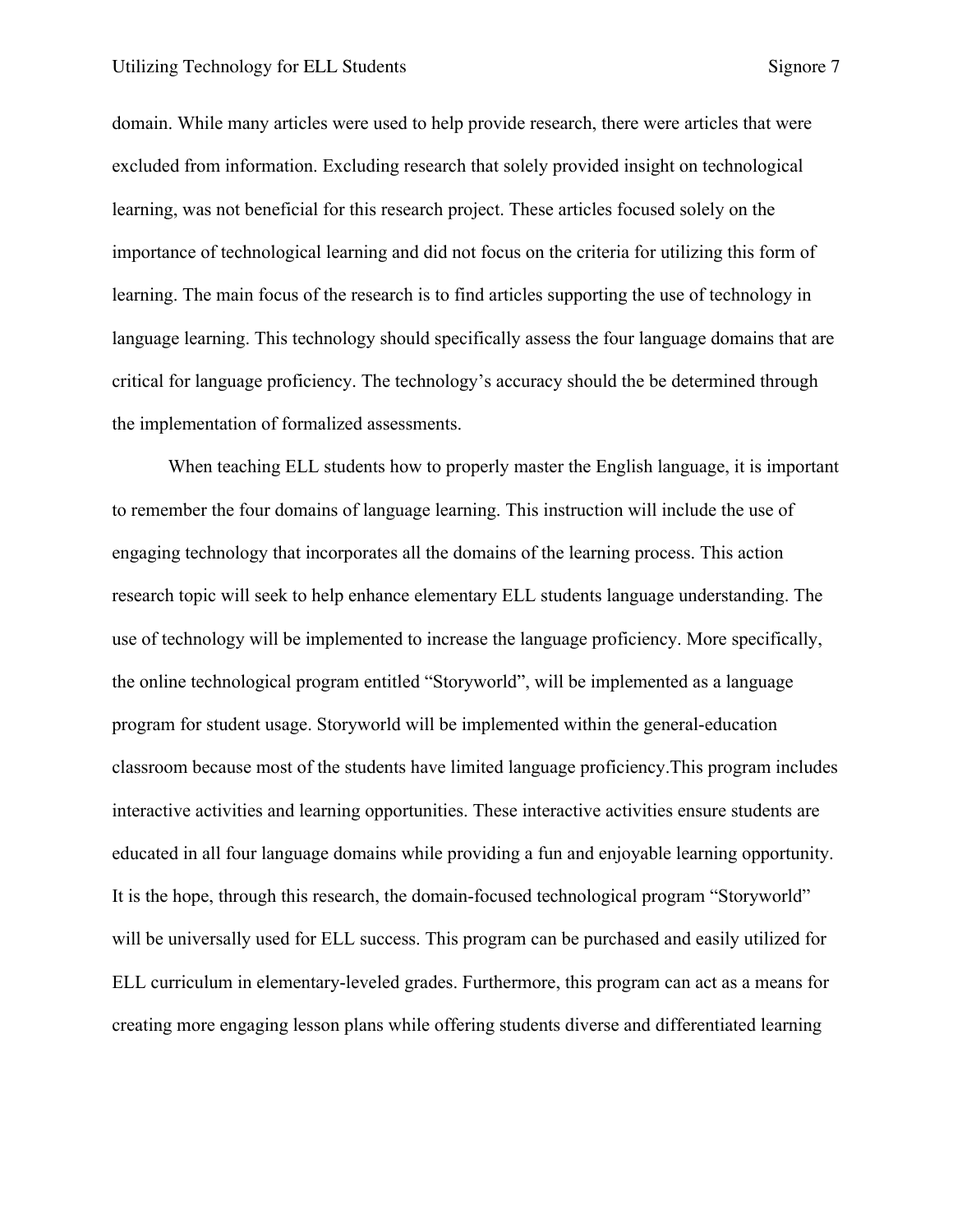opportunities. Storyworld can also be used for cross-curricular purposes, as it includes miniature reading books that include Social Studies and Science topics.

The purpose of this literature review, highlighting many of the mentioned articles, is to showcase the importance of technology in language learning. This literature review will focus on the crucial academic nature of utilizing technology to improve instructional purposes. Next, evidenced-based studies will be used to enhance an understanding of the importance of technology in the various language domains, listening, speaking, reading and writing. Each domain will be assessed, and technology will be showcased in all necessary areas. Studies will show that technology is an essential component to successfully teaching the language domains. The impact of technology, on any classroom, will be discussed and analyzed.

#### **Literature Review**

#### **Part I: Using Technology for ESL Instruction**

In a study conducted by Andrei et al. (2017), technology was used to help fill various gaps in ELL student learning. This study tested the technology in a qualitative manner. The classrooms that were inspected were 3 middle school language arts classes that incorporated ELL students. More specifically, technological strategies were implemented to help provide instruction in English language and English language arts. Language learning was enhanced, specifically, through the routine usage of various technologies including document cameras, smart boards, iPods, google images and google translate. The enhanced engagement of the participating ELL students indicates a need for technology implementation within a ELL classroom.

Further proving the importance of technology-based ELL instruction, Zhang et al. (2019) conducted a studying incorporating the use of electronic whiteboards. This study focused on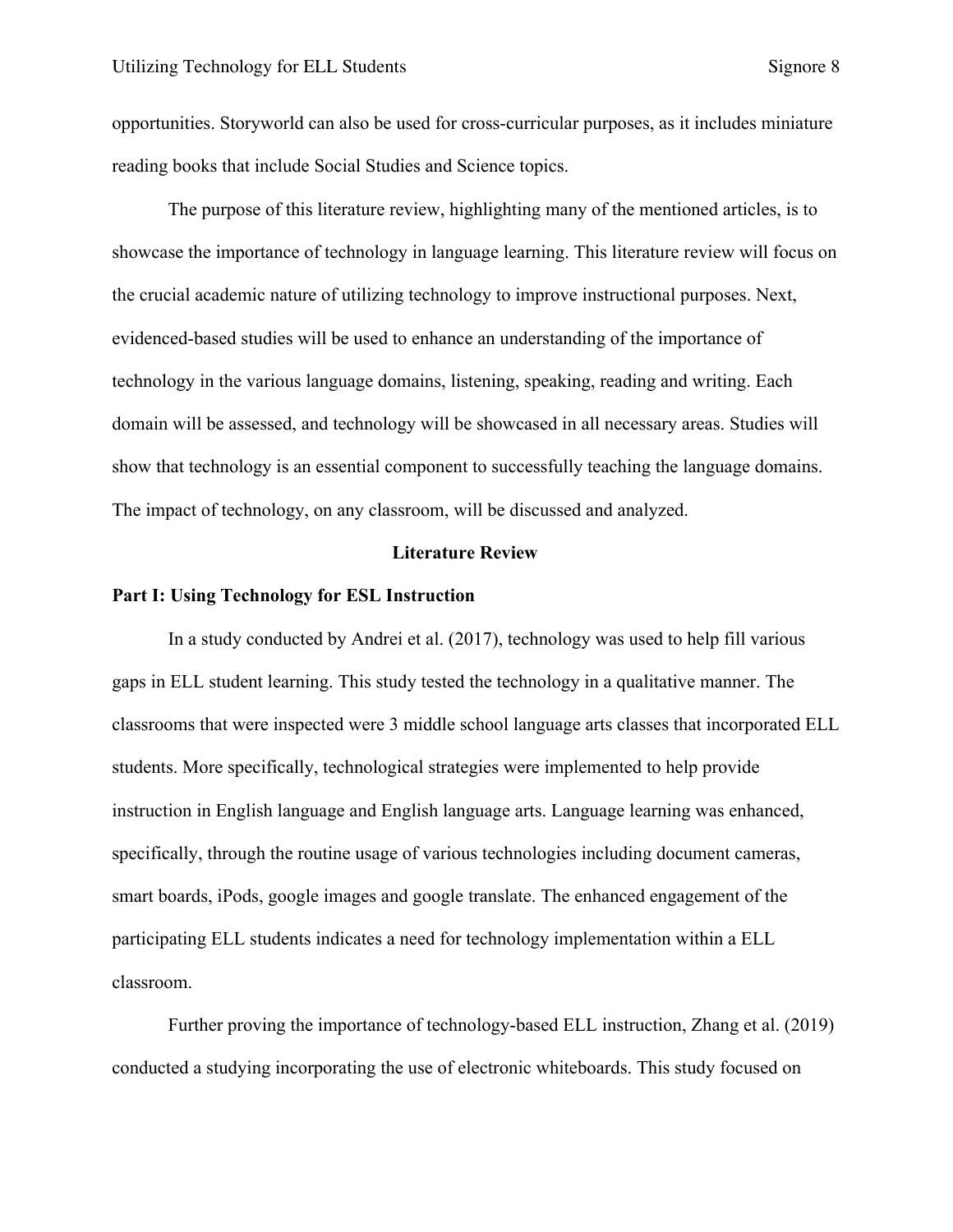utilizing qualitative data to investigate K-12 teachers' use of electronic boards in classrooms in Central South of the United States. The use of electronic whiteboards helped appeal to all grade levels and various learners. The electronic smart boards were to be used to increase instructional methods. These boards were successful in increasing motivation and academic engagement while presenting new information or assessments. However, it was recommended that teachers be provided with "necessary supports" to continue technological based "professional training" (Zhang, 2019).

According to Lee et al. (2020), technology-based instruction can be utilized through CALL. CALL, otherwise known as computer-assisted language learning, provides differentiated instruction to ELL students through the use of computer-based software. To test this method of learning, qualitative data was collected over a course of 15 weeks. The teacher taught the ESL students in a traditional manner, followed by follow-along documents and in-class technical demonstrations followed by in-class practice time. Students then reflected on these documents and how it helped them both inside and outside of the classroom. This resulted in various teacher and ELL student educational advantages including learner autonomy, learning by doing with support, and preventing cognitive overload. This strategy allowed for the individual needs of ELL students to be met through the use of technology. The effectiveness of this strategy was supported by the student participants. The participants agreed that they enjoyed learning at their own pace and found it easier to pace themselves when learning language content in a technology-based flipped classroom approach.

Various instructional methods can be used to enhance language learning for ELL students. In a recent study conducted by Agbatogun et al. (2014), a significant difference is noted between regular instruction and technology-based ELL instruction. This study focused on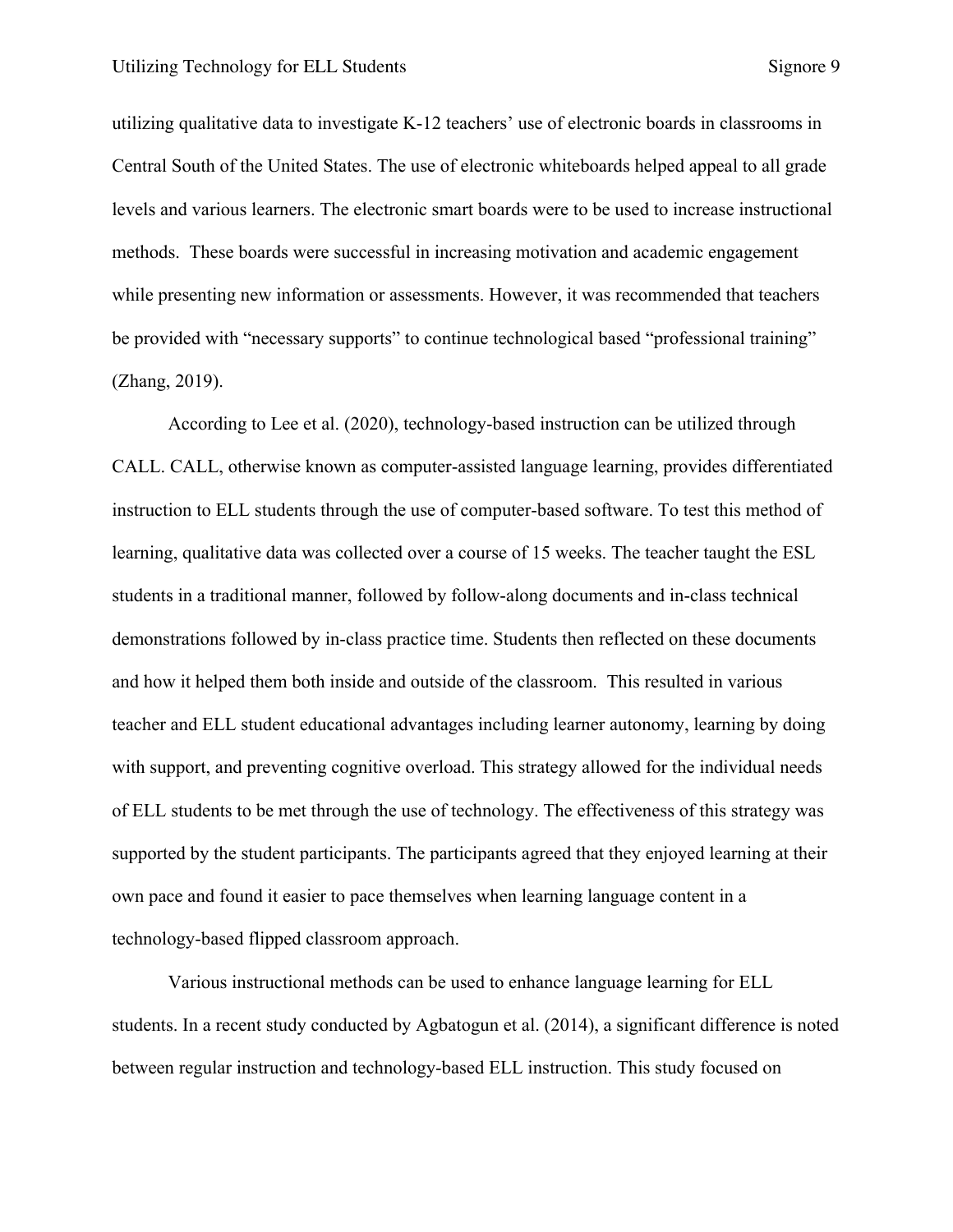improving lessons when teaching ESL students; through the use of interactive measures such as electronic clickers. This strategy was utilized in 3 schools in the United States, focusing on 99 pupils from ages 10 to 13 years. Qualitative data found that students engaging in instruction through the use of technology "clickers", performed higher on post-instruction assessments. Students who received "regular" instruction, received lower post-assessment marks. This indicates that technology can be used to enhance and increase language learning.

ELL instruction can be further enhanced through the use of mobile phone applications. A study conducted by Klimova et al. (2018), noted that technological applications can be used to benefit ELL student learning. Smart phones can be utilized to teach English as a foreign language. Over 5,924 studies were researched and data was collected to establish usefulness. Altogether, 15 studies were highlighted as being useful. These studies were conducted in foreign countries to test the accuracy of using mobile applications to enhance English language knowledge and fluency. Students that were included in this study, noted an increased motivation to study English. Further, students noted an improved learner performance, personalized language learning capabilities, interactivity of language apps, diversity of resources, as well as a collaboration and autonomy in learning EFL. This proves the notion that student can improve and enhance language learning through various technological strategies.

In a study conducted by Keengwe et al (2014), CAI was used to enhance achievement of language learners. Researchers collected data, including state scores, for math and language arts to compare and assess the achievement gap between ELL students using computer-assisted technology, and those simply relying on traditional instruction. Two classrooms were pinpointed for this study; Rochester Math and Science Academy and Dugsi Academy. This study utilized CAI, otherwise known as computer-assisted instruction, to extend language learning. Students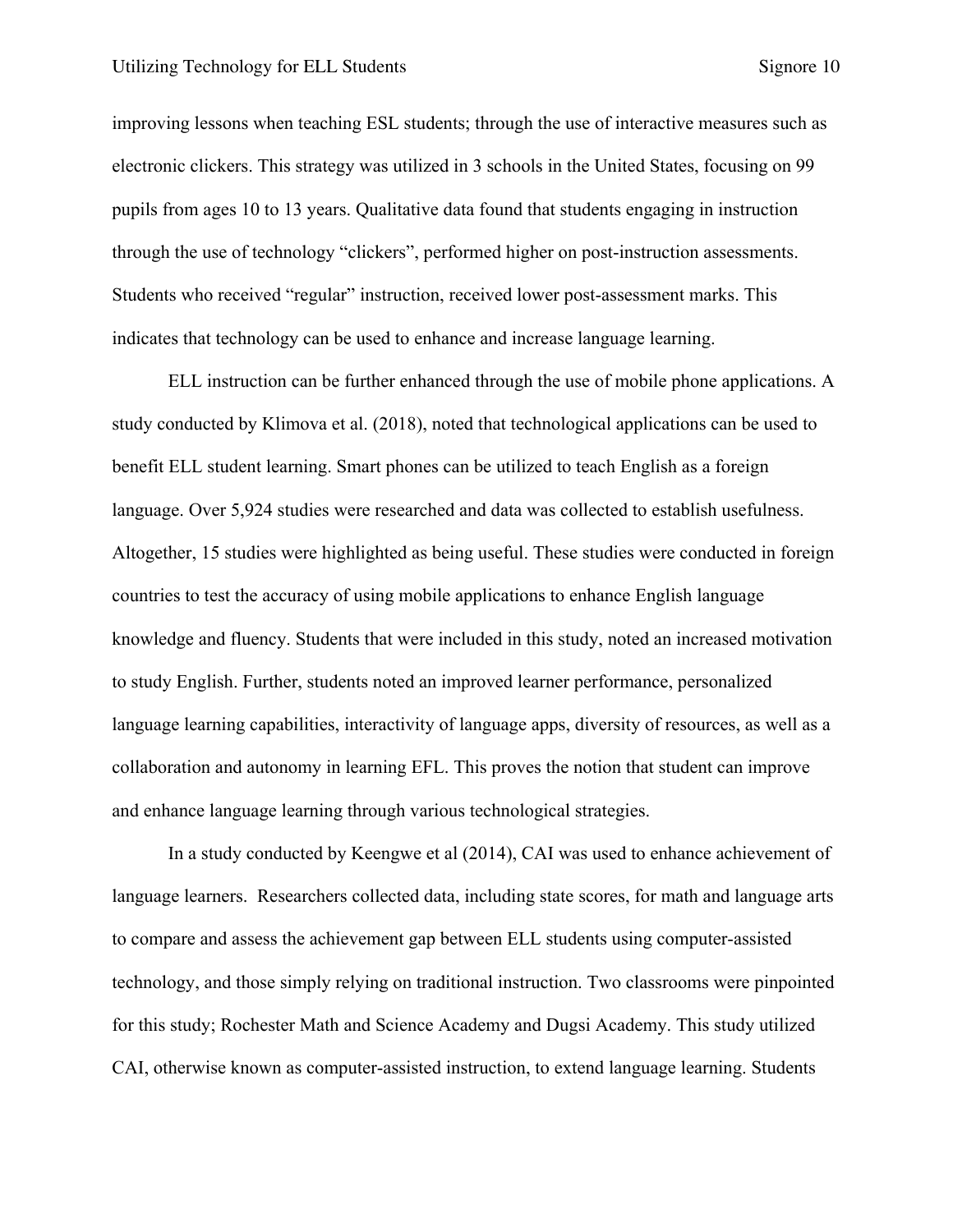who utilized CAI, were more likely to achieve higher academic marks than students who did not use CAI. Therefore, this study helps prove the notion that technology can improve academic achievement in ELL students.

#### **Part II: Using Technology to increase ESL Reading capabilities**

A study conducted by Isaacson et al. (2017), showcased the impact of interface on ELL reading comprehension and strategy. According to Isaacson (2017), e-books should be utilized to help enhance ELL reading comprehension. This strategy was tested on high-intermediate ESL learners in a university intensive English program. Through the use of both qualitative and quantitative data, E-books were compared to the use of regular paper texts. Isaacson (2017) found that, even though strategy usage and frequency varied between groups, reading comprehension and retention rates did not. Furthermore, nearly all students preferred e-books for learning over paper texts. Therefore, e-books helped students stay engaged in learning through the use of technology.

Educational technology can help differentiate instruction for various reader profiles, including those of ELL students. To prove this particular strategy, Baron et al. (2019) conducted a study to help prove the ways that educational technology can effectively differentiate instruction for various reader profiles. Lexia Core5 Reading program was the technological program used to help students in this study. This study focused on young, elementary-aged students in a midwestern state in the United States. Qualitative tests were conducted to track the progress of the targeted students. An auto-placement test was used to level the students and provide differentiated instruction for the students' particular needs. According to the data, efficient identification and personalized instruction was possible for all students with reading difficulties, including students with language difficulties.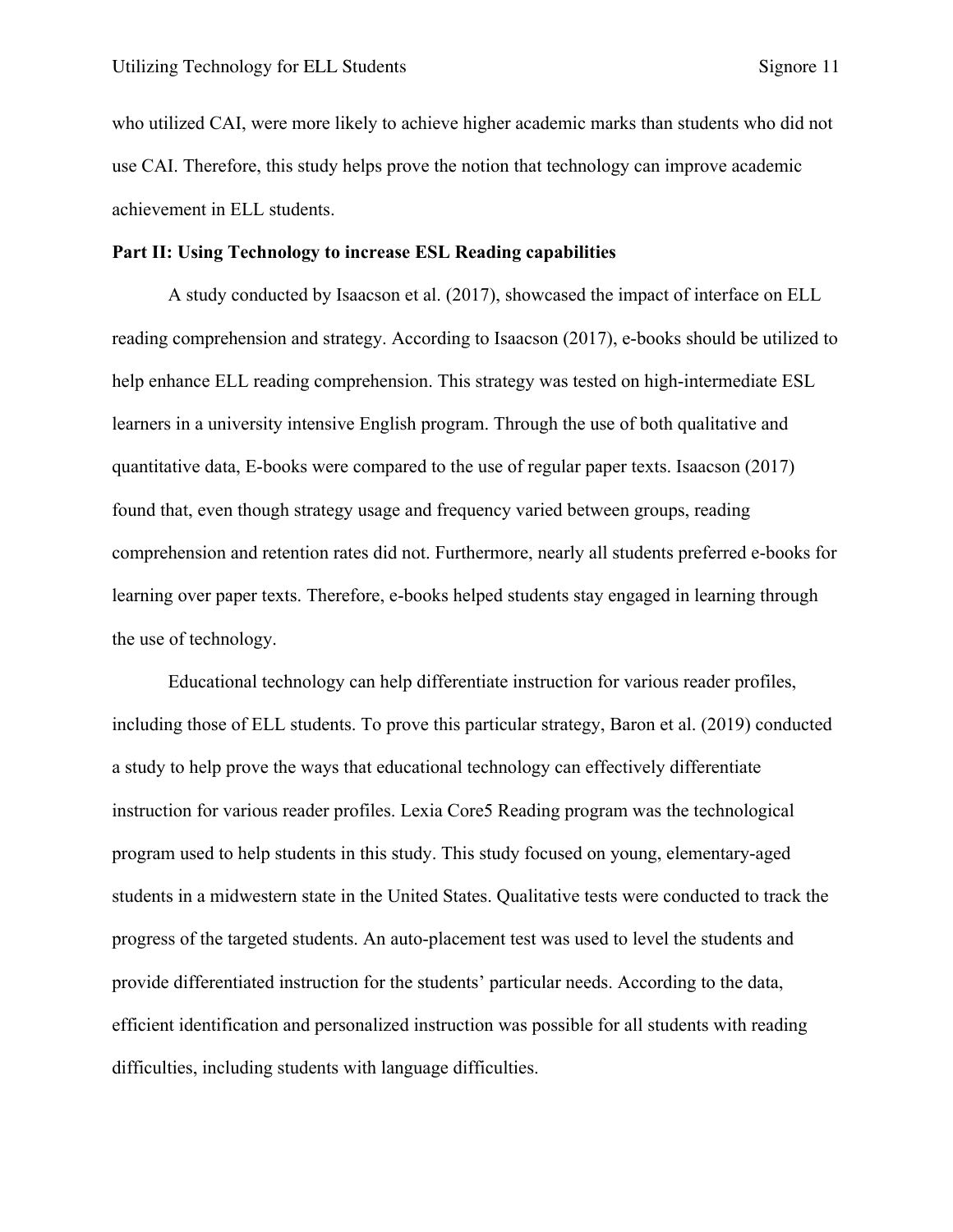Multiple technologies can be used to enhance the reading abilities of ELL students. In a study, conducted by Traore et al. (2011), the use of multiple technologies exemplified effectiveness for ELL students. For this study, 10 Thai students who were studying English as a second language were targeted. This study took place in a US college and produced qualitative data to explore how technology was used successfully to teach literature. Further, the qualitative data tested and explored students' reactions to the use of technology in an ESL classroom. This strategy, of using technology for ESL students, was used for an entire semester. As a result, students perceived the technological devices as education tools that helped enhance their understanding and engagement with the themes portrayed in the literature that was distributed to the class. The technology enabled easier and accurate evaluation of the characters and events in literature; the primary focus in the college course. Therefore, the use of the technology helped enhance listening comprehension skills as well as reading skills throughout the course.

#### **Part III: Using Technology to increase Writing capabilities**

Al-Wasy B et al (2020), conducted a study on the effectiveness of integrating technology in EFL or ESL writing. This study analyzed over 18 studies that involved over 1,281 second and foreign language learners. Clear-cut quantitative data was used to test the language learning intervention and the effectiveness of these tools. It was found that technology has a large effect on second/foreign language writing. Two stages of writing, drafting and editing, received most of the researcher's concern. Both high school and university learners seem to achieve a larger effect size of using technology in writing learning. However, beginner learners had a smaller effect size due to the advanced nature of the intervention.

Similarly, to Al-Wasy B et al (2020), a study was completed by Link et al (2014) to help prove the effectiveness of technology in writing for ELL students. The study incorporated 5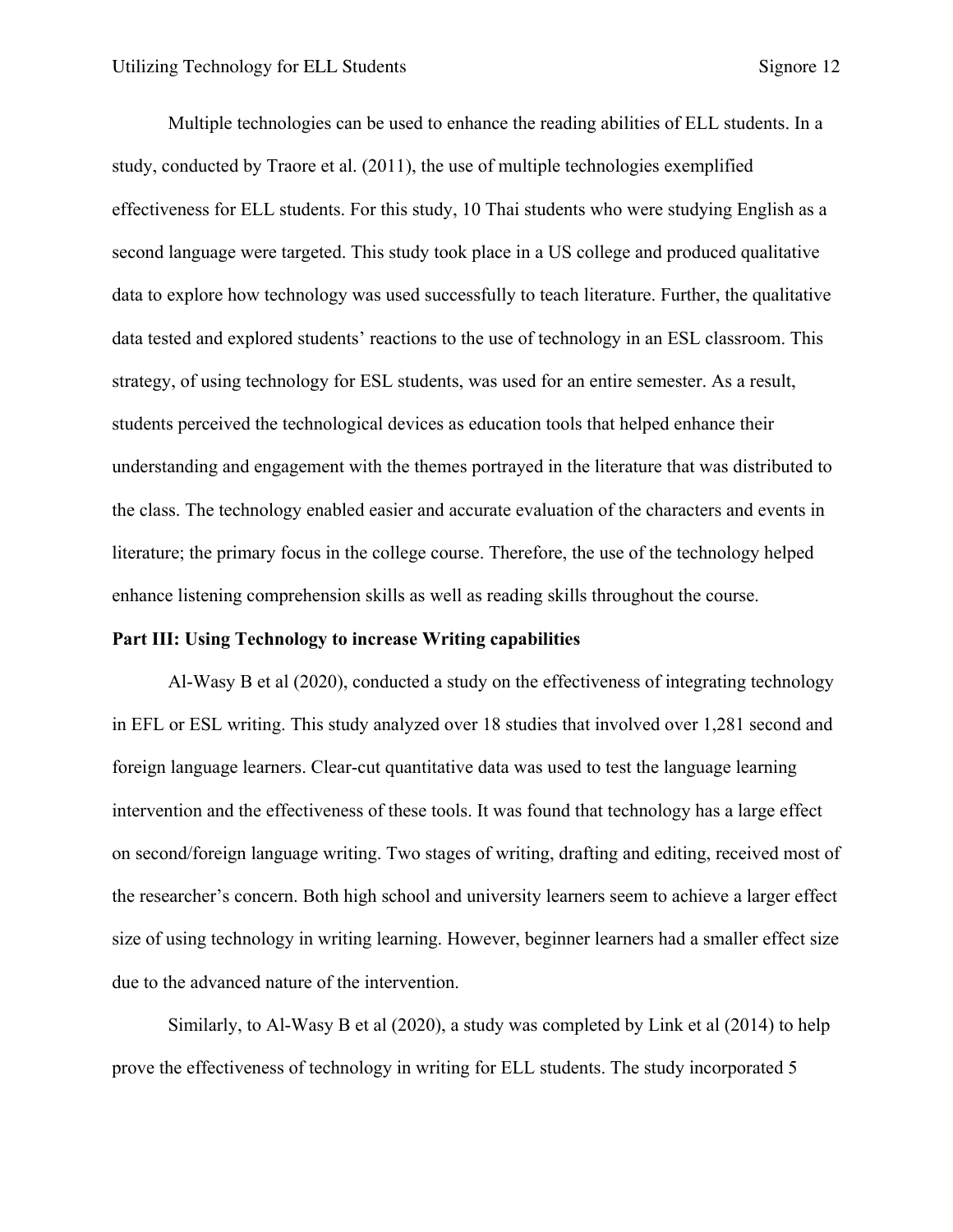instructors in an ESL academic university-leveled classroom. The strategy that was tested ad used throughout 18 weeks, was AWE; otherwise known as automated writing evaluation. According to the qualitative data, AWE should be used as a supplemental tool or extension tool. AWE tools are capable of filling in the gaps that regular educational tools are not advanced enough to fulfill.

In a study conducted by Grami et al (2015), researchers attempted to improve ESL writing using an online formulaic sequence word-combination checker. This writing tool is technology-based and was used for 74 students in two English departments in King Abdulaziz Umm Al Qura universities. A mix of qualitative and quantitative data was used to test the improved version of a formulaic sequence checkers that was easily integrated in the word processing server. Five accuracy tests were utilized, and students were also asked to write reflections on the word-combination checker. According to the findings, students were able to check words and phrases more easily and teachers were able to understand students' areas of struggle. Therefore, the strategy was helpful in differentiating instruction and enhancing writing abilities of ESL students.

Nadzrah et al. (2017), completed research on the fusion of technology with language learning by using a blog community. These blogs were created as a strategy to help students with language learning including writing and reading in the English language. This study was tested on 16 first-year students with low English proficiency at the University Kebangsaan in Malaysia. Through the use of qualitative data, collected throughout a series of 14 weeks, the online blog system was tested. Blog communities and discussion activities were implemented to make positive progress in their mastery language on a small-scale level. The findings suggested that the ESL learners were actively engaged in the learning process and successfully increased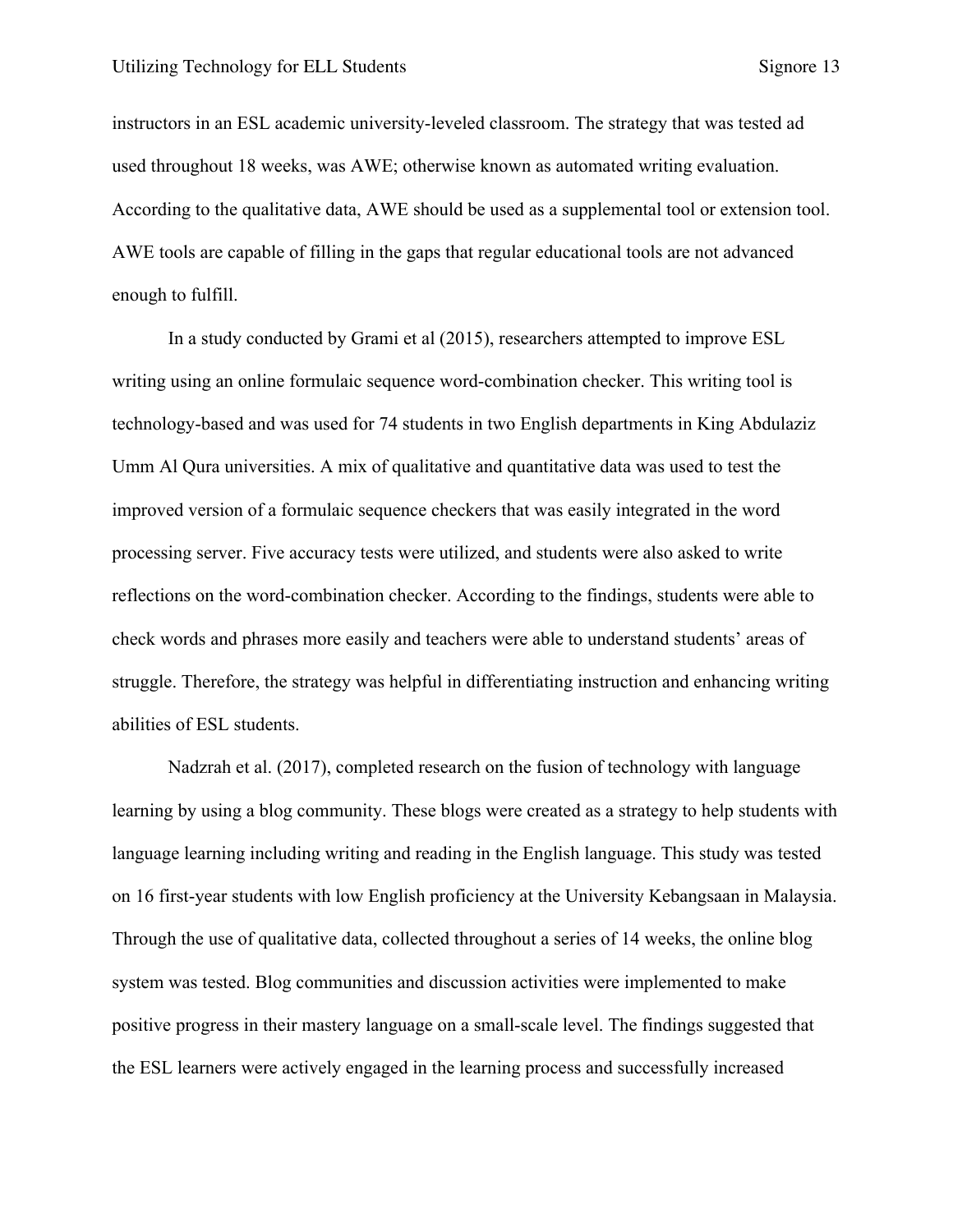language abilities in reading and writing. Students were able to read blog posts and interact in a meaningful manner that resulted in positive progress in the English language.

Further proving the effectiveness of technology in language learning, interactive technological blog communities can be used in synchronization with standard language learning. The use of technological blog communities allows for students to practice language skills through realistic experiences and engaging collaborative methods. In a study conducted by Nadzrah et al. (2017), the fusion of technology learning blog communities was tested to provide insight on the effectiveness of the tool on language learning. Web-blogs were used for 16 firstyear low proficiency English speakers to enhance writing communication skills. Through qualitative analysis, it was determined that ELL students made positive progress in their mastery of language when participating with peers in an online blog format. Rather than learning on their own, these students used technology to learn in an engaging and collaborative manner; a manner that is essential for language learning skills to be developed in a realistic manner.

#### **Part IV: Using Technology to increase ESL Listening/Speaking Skills**

Technology can be used to help increase ELL students speaking and listening skills. In a study conducted by Cong-Lem et al (2018), WBLL can be used to enhance ELL students' speaking performance. WBLL, otherwise known as web-based language learning, can be used to help promote speaking and listening for ELL students. There are many interventions that are highlighted in this study and have been implemented and reviewed for future learning possibilities. Students practiced the English language through a series of technology-based interventions. Blogging, audio blogging, video blogging, communication tools, text chat, audio chat and video chat conferencing were used to help promote speaking and listening skills in ELL students. The research was conducted in a mixed-method approach and found that web-based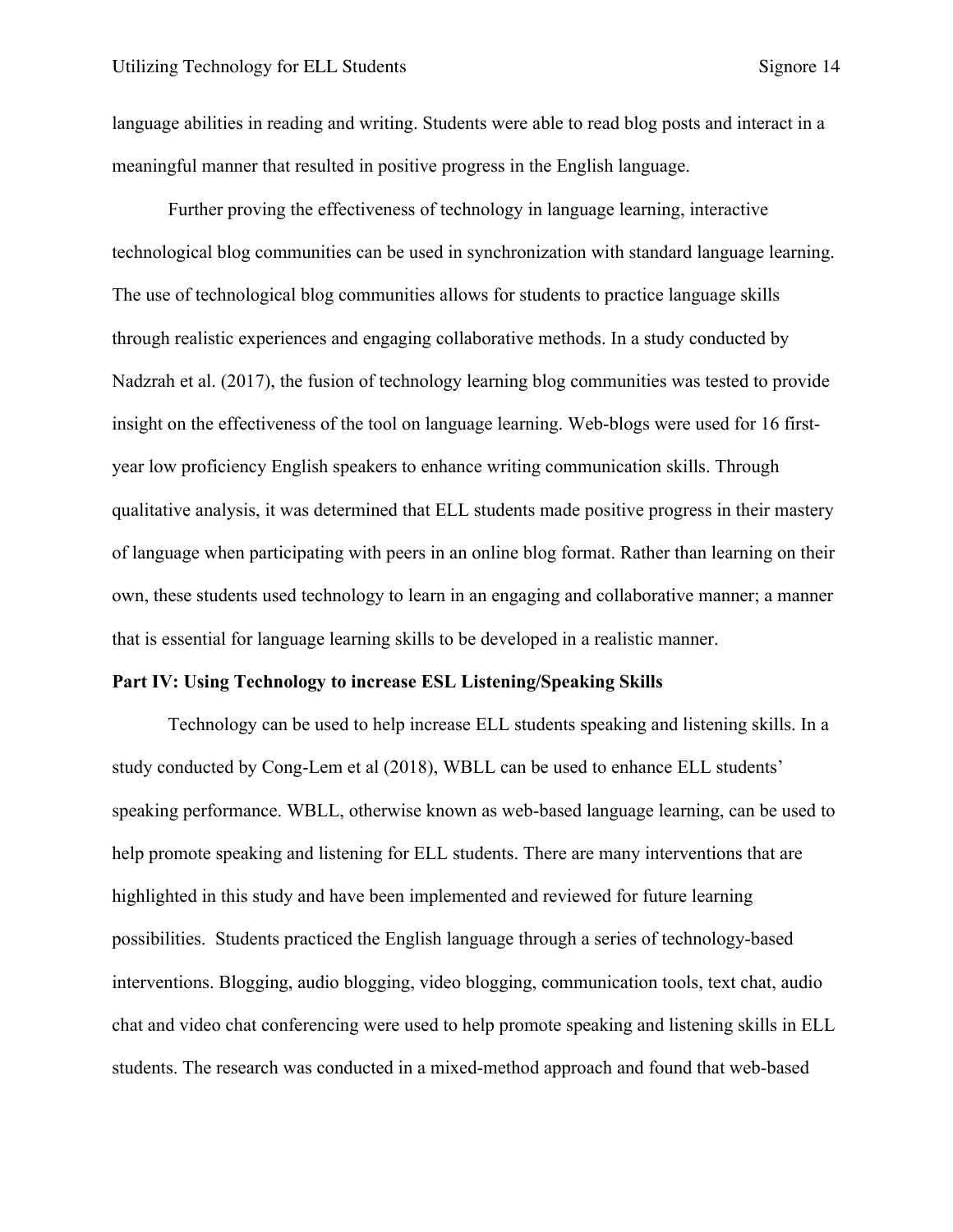learning generally has a positive impact on learners' L2 speaking skills. The proficiency in the English language increased and could be helpful for other language levels; possibly lowerleveled learners such as learners that are elementary-leveled.

To help enhance speaking skills, in the English language, Behrani et al (2012) suggests that technology can be rather beneficial. The study was conducted to help prove that informal language learning is the best method of speaking and listening success for ELL students. The primary focus of this study was to prove that audiovisual mass media technologies can have the ability to improve language learners' language proficiency. Thirty participants, that were characterized as intermediate language learners, were assessed through means of qualitative data. Audiovisual mass media technologies were tested, and it was found that audiovisual technologies, such as TV and Smartboards, can be implemented to benefit ESL learning; especially in relation to speaking and listening skills. Students who were exposed to audiovisual technologies performed better on post-implementation exams. As a result, audiovisual technologies can be used to benefit the learning of ELL students.

According to a study conducted by Pan et al. (2017), a technology-based method called Kinect motion-sensing interactive systems. This particular method of language learning uses kinetic motion-tension as well as interactive technological games to enhance English learning for elementary students. These two methods of learning were compared, and the effectiveness was assessed. This study took place in Taiwan and incorporated 3 classes of sixth grade students. With the help of qualitative data collection, it was proven that technology helped enhance language proficiency; especially in the categories of listening and speaking. Interactive games with questioning strategies, benefited the students' long-term retention of conversational skills. Interactive mouse-computer learning, and motion-sensing did not make a significant impact.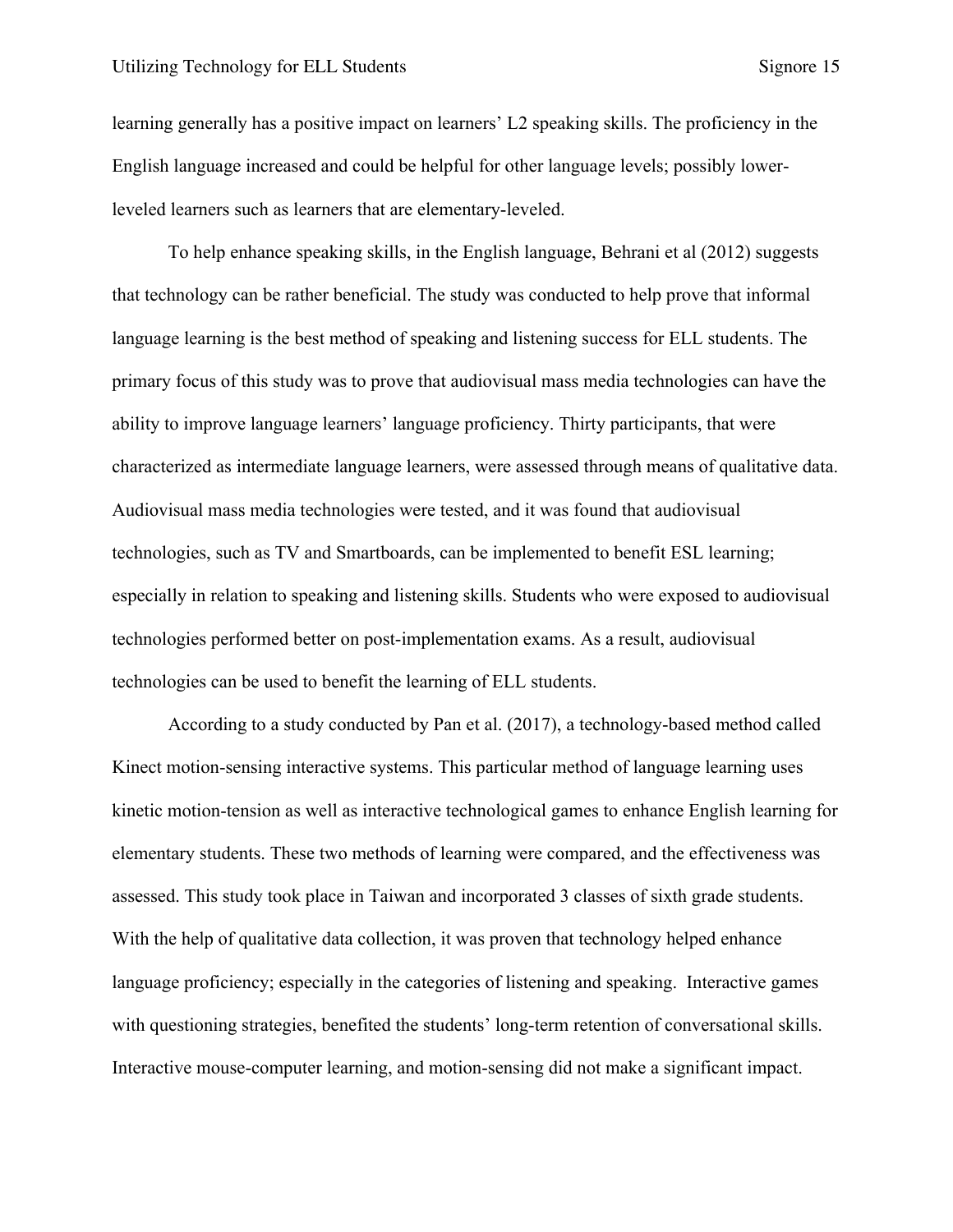However, when these services were used in collaboration with regular instruction, students were able to speak more fluently.

#### **Part VI: Summary**

Examination of the included research provides deep insight on useful technological tools that can be utilized within an ELL classroom. This research points to the usefulness of technology when increasing language understanding. ELL students need to be actively engaged in various technological strategies to help aide in language learning. Technology can be helpful in increasing an ELL student's language skills, including reading, writing, speaking and listening. For students to become fluent in the English language, it is important for all the language skills to be practiced and mastered.

There are many different technological tools that can teach the four language skills. After reading about all the useful technological tools, readily available for ELL students, it is evident that these interventions can be used to help benefit ELL students. Using a technology-based intervention, within an ELL classroom will enhance a student's overall language understanding. Technological tools can also help increase fluency and increase language understanding. The researcher, in this project, will seek to utilize technology to enhance elementary-leveled ELL students' language understanding. The technological program entitled "Storyworld", will be used as an instructional method to enhance listening, speaking, reading and writing skills.

#### **Data Collection**

For this action research project, the data that was collected was quantitative data. Quantitative data provides direct insight on the advantages of suggested strategies and teaching methods. The quantitative data focuses on the improvement, or possible setbacks, in a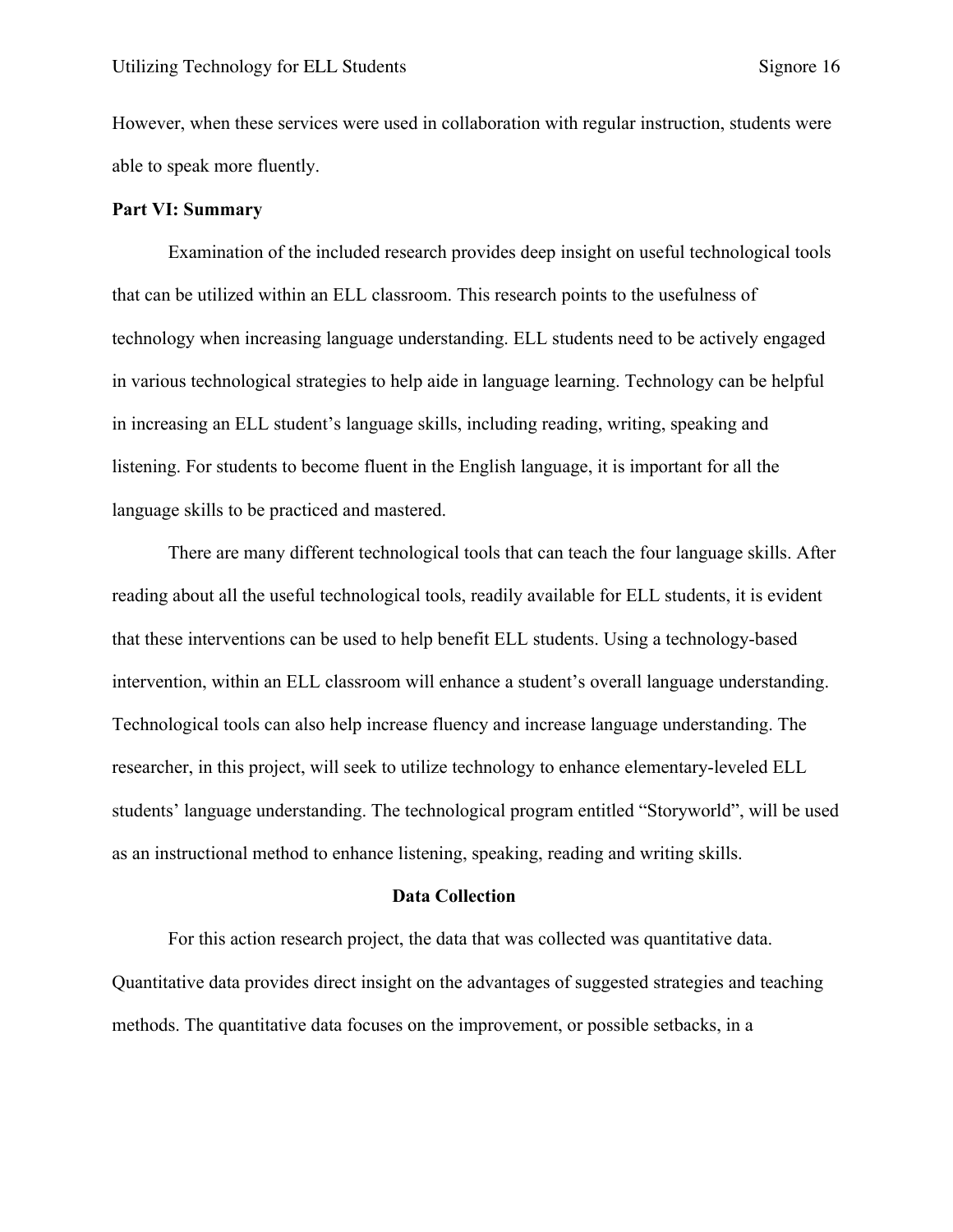numerically accurate manner. Quantitative data was chosen to highlight possible numerical trends and provide concrete feedback on the use of technology in an ELL classroom.

The quantitative data, for this project, includes baseline data and post-implementation data. The data was collected through formalized assessment methods. More specifically, language exams were provided for each student in the ELL classroom. The baseline assessment included the four language domains that are essential for language mastery: listening, speaking, reading and writing. Students were assessed through a formal assessment created by collaborating teachers; the ESL specialist and the general education teacher. The baseline assessment was completed over a 2-day period, focusing on two language domains each day. Once completed, students were provided with their baseline scores. The baseline scores consisted of one hundred points and assessed all areas of language learning. Each section of language learning was weighted with the same point system.

After the implementation of the technological support entitled "Storyworld", students were provided with a post-assessment test. The Storyworld online program was used as a instructional strategy to enhance students' language understand. The post-assessment was a formal assessment that also tested the four domains of language learning. Students were tested in a similar fashion to the exam that was provided as baseline data. Once the tests were completed, students' work were assessed, and the data was collected. Data was than compared and assessed to analyze the effectiveness of the strategy.

#### **Methodology**

#### **Research Questions:**

This action research project focuses on the use of technology in an ESL setting. Primarily, this project is attempting to prove the successfulness of using technology to improve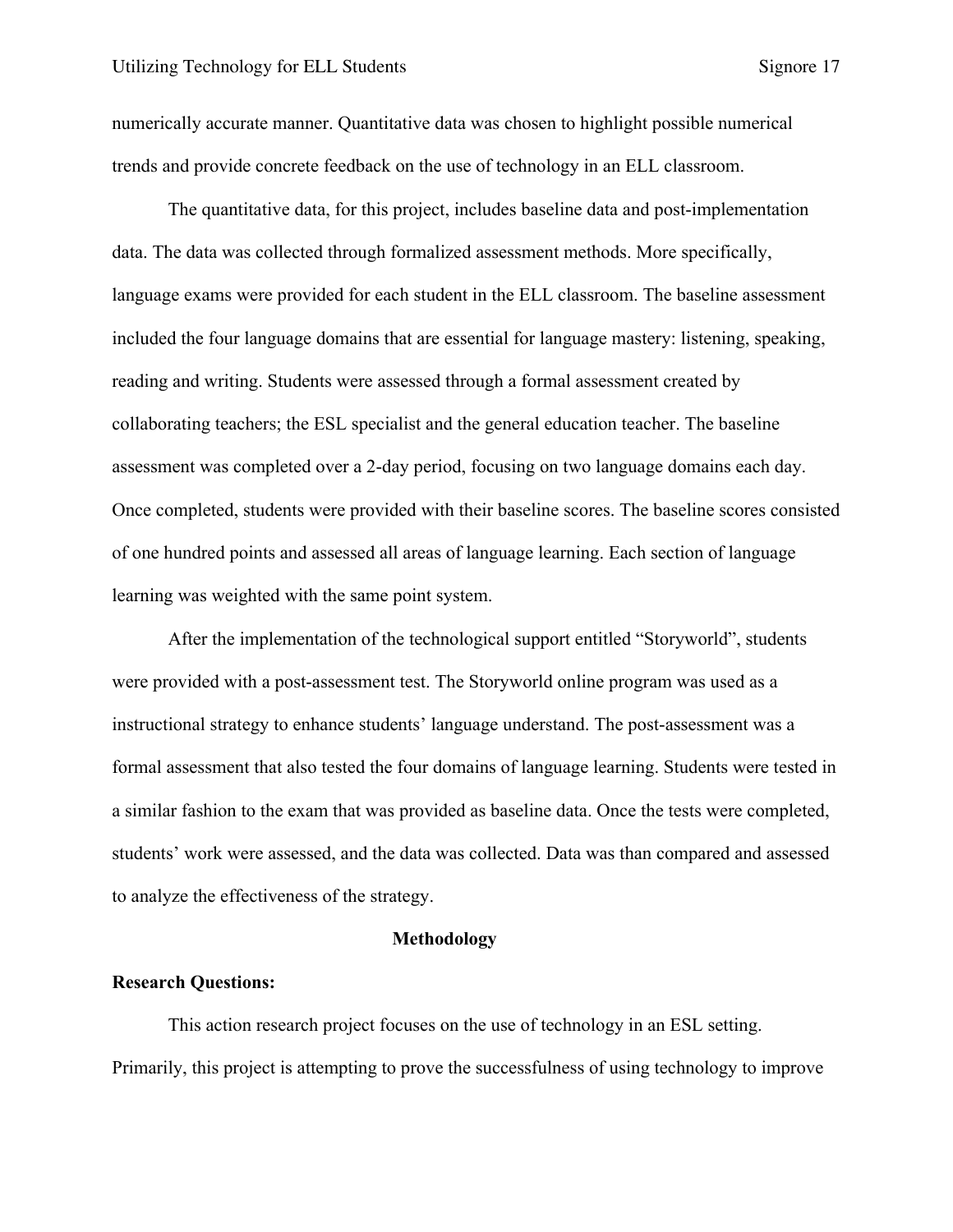language learning. There are a few pin-pointed research questions that have guided this particular action research project. These questions are as follows:

1.) Will technology (Storyworld) improve ELLs' understanding of the English language?

2.) Will technology enhance ELLs' language abilities?

#### **Variables:**

In this study, there are two variables that are of main concern. The independent variable that is being altered is in relation to the instructional methods for the ELL students. Previousl**y,**  students were provided instruction in a more traditional manner. However, the independent variable is the intervention of "Storyworld". Storyworld will be introduced as an intervention, or instructional method, for increasing students' language knowledge. Students will partake in this technological program to test the effectiveness of the technology. The Storyworld program will be used to enhance ELL skills in reading, writing, speaking and listening.

The dependent variables will include the third-grade language learners. There will be 30 learners who will partake in the various technological aspects of Storyworld. Each day, ESL instruction will include the use of Storyworld. Students will use Storyworld to test their knowledge in the English language. Post-implementation data will showcase whether or not the intervention was successful for these learners.

#### **Setting**

This action research project, "Using technology to Improve Language Understanding for ELLs", has been conducted in an attempt to help ELL students. The targeted students for this project, are elementary-aged English language learners. More specifically, these students are third graders between the ages of 8-10 years old. These students go to a Title I school in Bergen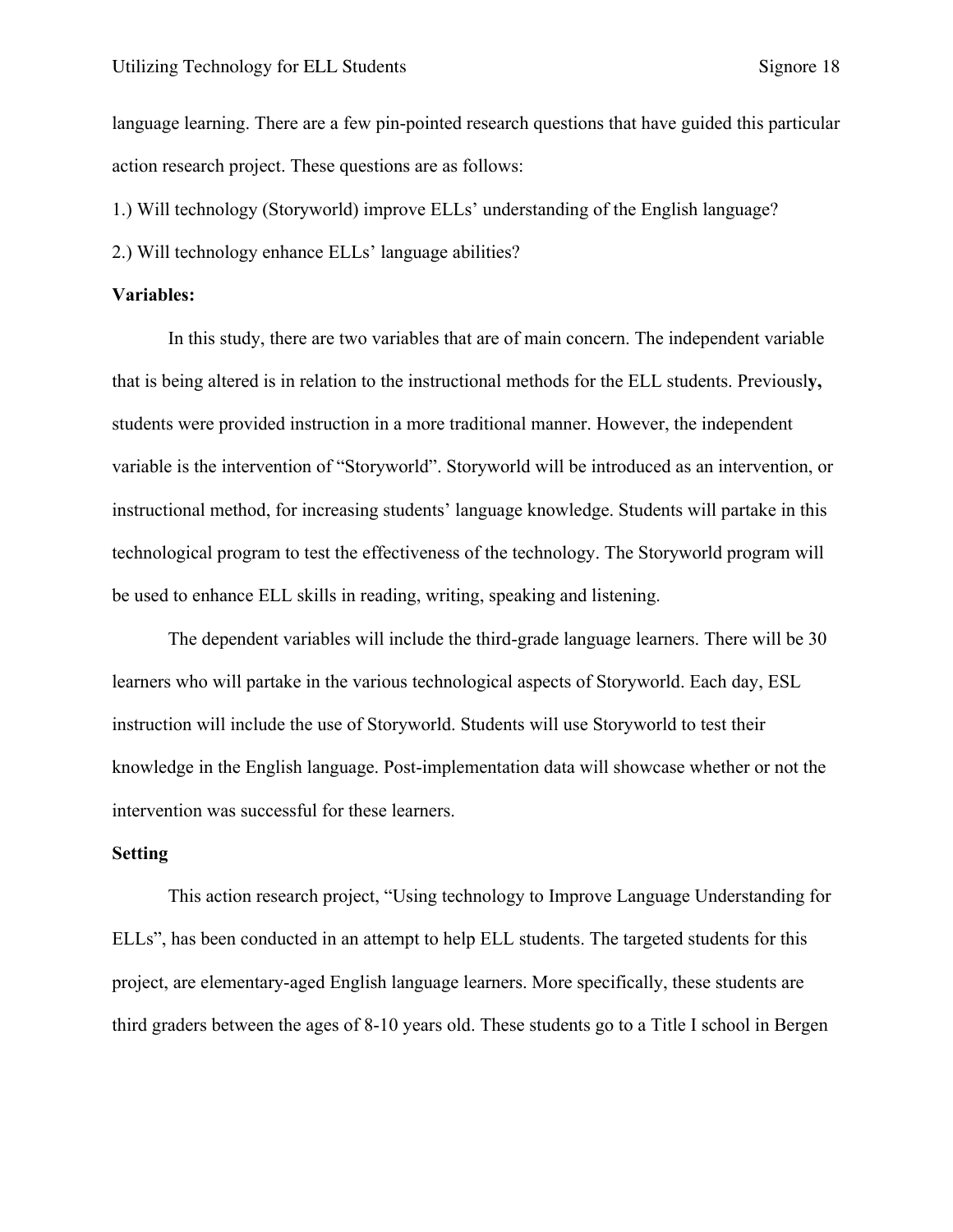County, New Jersey. The town the school is located in is Fairview, New Jersey. Over 80% of students, in this district, receive free and reduced lunch services.

Many of the students in this school are from other countries. Most of the students are from countries such as: El Salvador, Honduras, Guatemala and Mexico. Since most of the student population is hispanic, and many of the students are foreigners, the ELL population is rather high in the Fairview school district. Each school year, there are between one to two classrooms that are dedicated to ESL and bilingual instruction.

Currently, the targeted classroom has 30 ELL students from ages 8-10. Twenty of the students are female while 10 of the students are male. Students in this classroom receive instruction from an ESL teacher for 45 minutes each school day. There is not a bilingual teacher assisting the general education teacher. There are no classroom aides, and the teacher is responsible for all of the 30 students.

These students are all low-leveled language learners and have been placed in this classroom to fill language gaps for the following school year. A large portion of the class includes students who are new to the United States; 22 of the students have been here for less than 3 years while 8 of them have been in the United States for less than 5 years. These students are in dire need of intervention strategies that can help improve language fluency and understanding. The school district operates on a technological one-to-one standard. This means that each student has access to chromebooks.

#### **Participants**

The participants in this study are 30 low-leveled language learners. These students are in a third-grade classroom. Twenty of the students are female while 10 of the students are male. Students have low proficiency in all areas of the English language and were assessed using the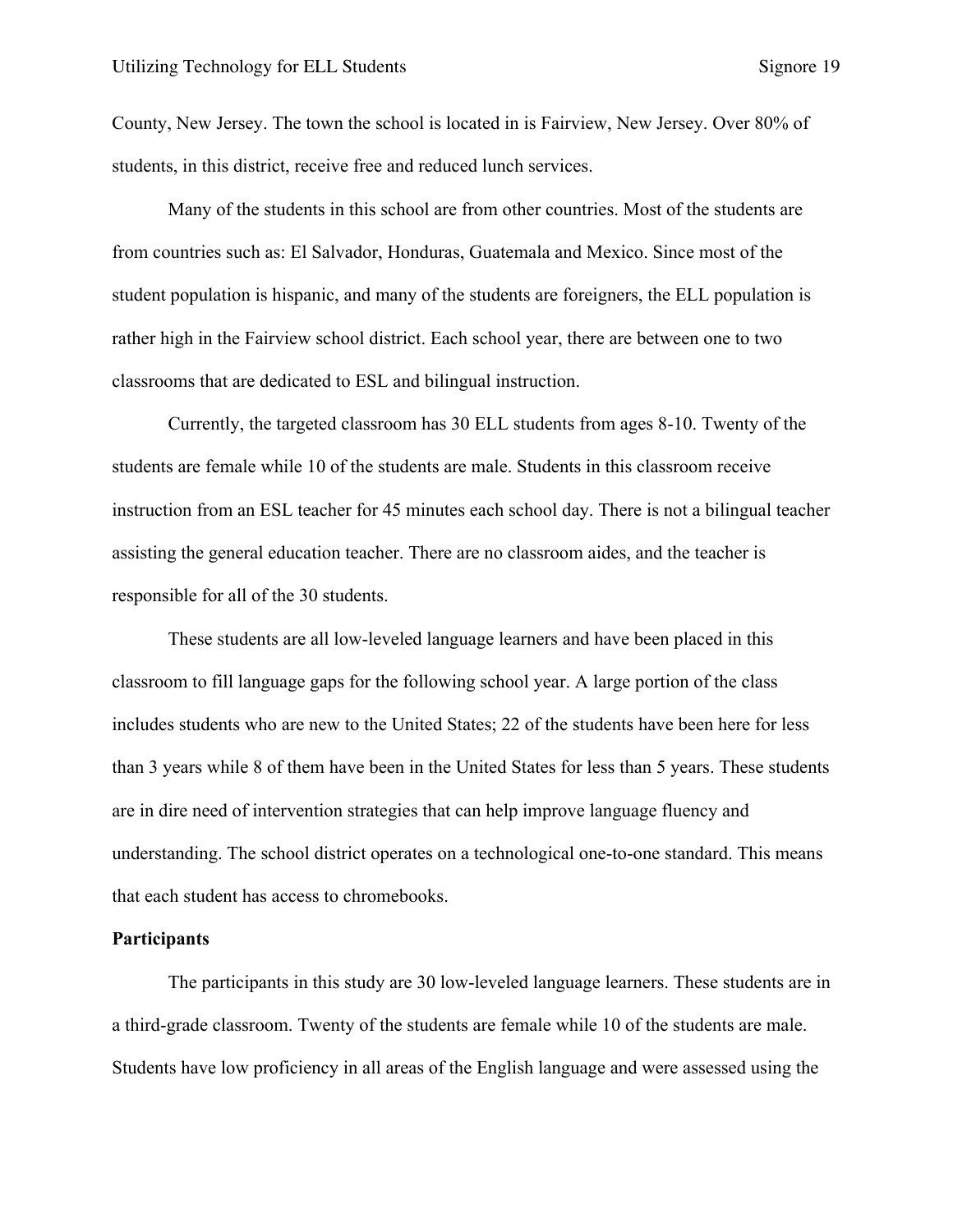official WIDA language assessment system. Many of the students have received ESL and bilingual instruction for a few years. However, there are some students who are rather new to the country; some students have come as recently as two months prior to the action research project.

The classroom consists of many students with differing behavioral levels. The students are eager to learn and appreciate one another as well as their teacher. School is seen as an outlet for these students, and they truly look forward to coming to school each and every day. The students enjoy using the one-to-one chromebooks as it is seen as a "treat" and continues to engage the students. Out of the 30 students in the class, 25 of them have limited reading ability in both their native and second language. All the students are eligible for free or reduced lunches. Many of these students are the only "English speakers" in their homes; and these students have limited proficiency.

#### **Description of Intervention**

The intervention being used in this action research project is called "Storyworld". Storyworld is an online technological program that focuses on producing well-rounded language learners. This program focuses on engaging language learners through the use of fun, relatable and interesting stories. These stories create an exciting way for students to enhance their reading, speaking and listening skills.

Storyworld provides students with the ability to test and enhance various areas of language learning. Each electronic story contains the four language domains. Stories include interesting topics and provide coinciding activities that test each language necessity. Students can increase reading fluency and comprehension, practice speaking and listening skills, and continue improving English writing skills. The activities are extremely interactive and include engaging games that allow students to feel interested and engaged.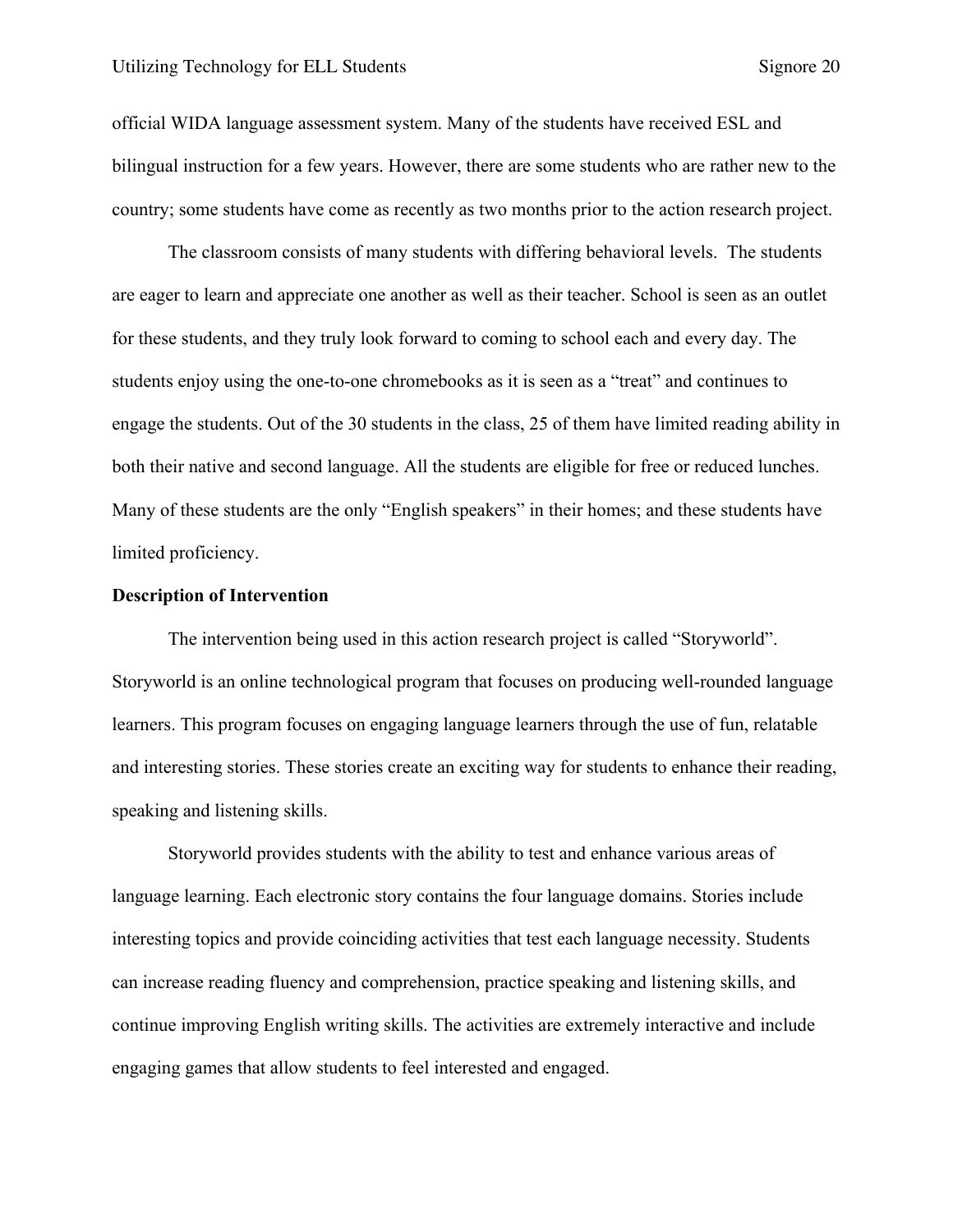Teachers are able to track students' progress through Storyworld's dashboard.

Furthermore, teachers can assign various assessments and assignments to test students' overall language progress. Teachers can use the stories to teach third-grade instructional standards while also providing language instruction. Since the program includes all of the language domains, students continue to practice the necessary skills for language mastery. It is the hope, that this program can help improve students' overall language understanding and fluency.

#### **Plan for Collecting Data**

The measurement instrument being utilized is the district-created language assessment test. This exam is referred to as the "Tiger Language Assessment" and was created by the head of the ESL department; Jean Luppino. Jean created this assessment to include language skills such as speaking, listening, reading and writing. With the help of the special education department, Jean created this assessment which was approved by the district for official usage. This assessment is used to place students into appropriate classes based on their language levels. Upon collaborating with the head of the ESL department, it was concluded that this exam could be used for data collection on the effectiveness of the Storyworld program.

The timeline for the data collection included 4 weeks of intervention implementation. The first week of instruction included traditional, non-technological instruction. Baseline data was then collected to establish the language levels of the students. Students completed the "Tiger Language Assessment" and data was collected and stored. After the baseline data was collected, students received the intervention for 4 weeks. This intervention was fused into the ESL classes and ESL/ELA fusion classes. Students received ESL instruction through means of Chromebook technology. The intervention" Storyworld" was used via Chromebook to enhance students reading, writing, speaking and listening skills in the English language.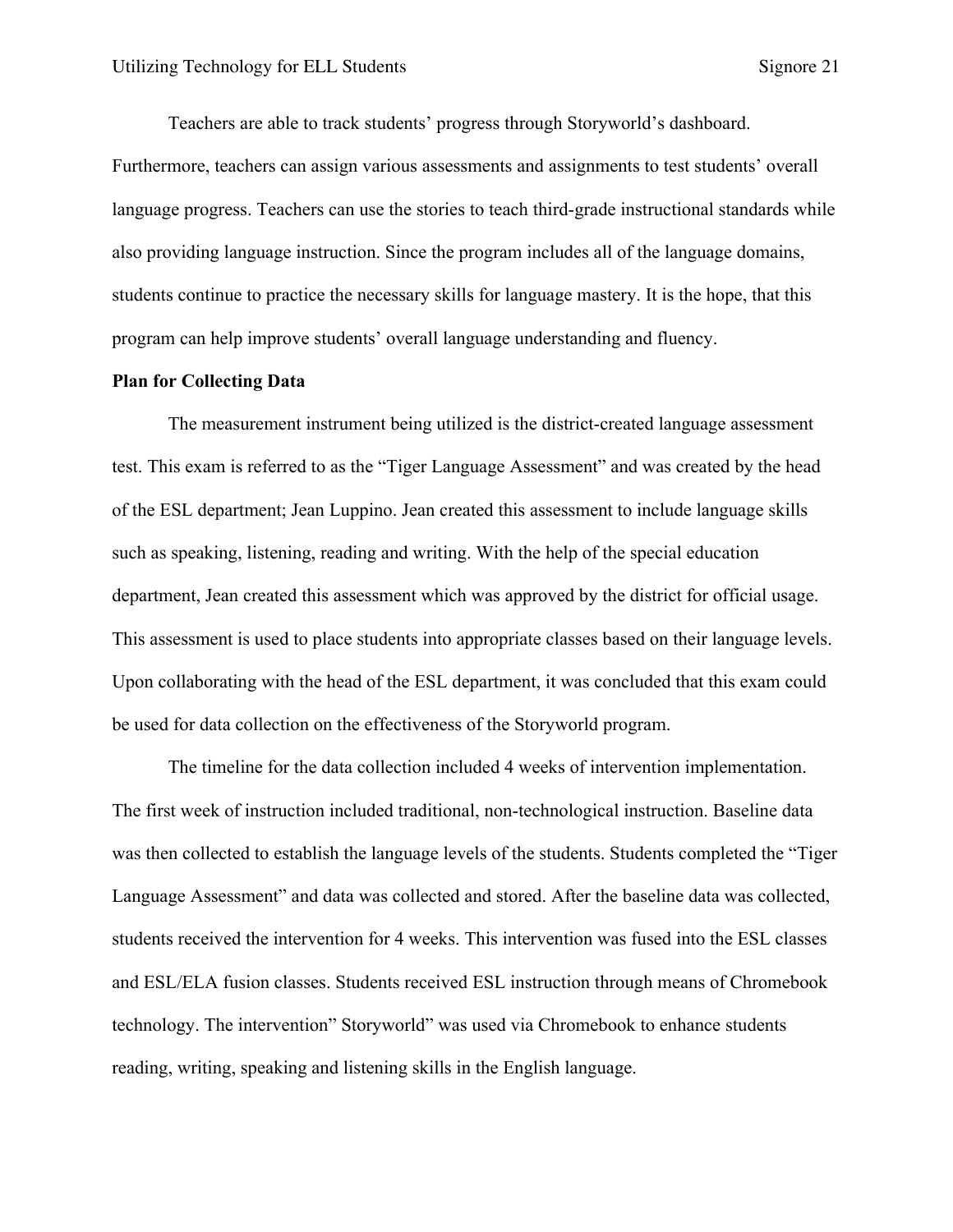After four weeks of intervention implementation, post-assessment data was conducted. Students completed a "Tiger Language Assessment" summative evaluation. This assessment consisted of the same format and included the same language domains. Data was then collected and compared to the baseline data to showcase any growth. The successfulness of the strategy will be determined upon analyzation of the collected data. The data will be stored in the ESL department's filing cabinet for future use. Teachers will not be allowed access to these files unless it is needed for appropriate matters.

#### **Plan for Data Analyzation:**

Using Microsoft Excel, the pre- and post-assessment scores was compared. The data will be entered into an Excel spreadsheet to note any improvements from the pretest to the posttest. After the data is entered, a dependent samples t-test was used to highlight any significant differences in the collected data. This data will show whether the intervention was successful in making significant differences or if the intervention was overall unsuccessful.

#### **Data Analysis**

Formal assessments were used to collect benchmark data and post-assessment data. The formal assessments that were used to collect the data are referred to as "Tiger Language Assessment". After pre-implementation data was collected, it was shown that many students performed on a low academic level. In this data assessment, all students were included in the data collection. Thirty students were accurately assessed in a manner that could track any progress made due to the represented intervention strategy of utilizing technology (Storyworld) for ELL students.

According to the collected pre-implementation data, students performed on a low academic level on the "Tiger Language Assessment". On average, students performed at a 65.7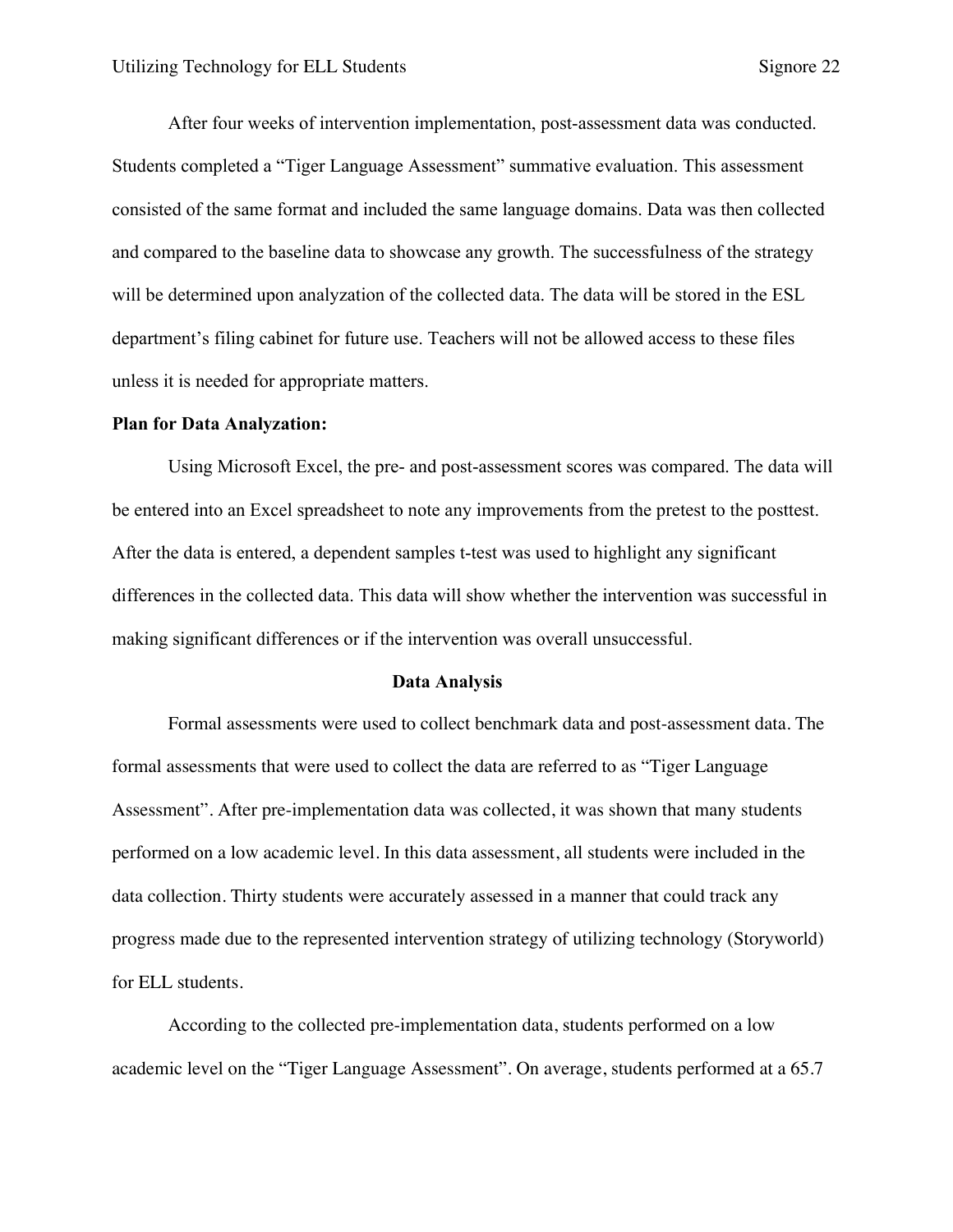level. This is below the accepted passing level, for the language assessment, of 75. The test's scoring rubric provided deeper insight and allowed for a determined language level to be provided for further intel. The data showed that students performed on a low-language proficiency. This data showcased a need for language interventions that could increase the students' English language skills in all necessary domains.

After viewing the need for language interventions, and analyzing the pre-implementation data, Storyworld was introduced to the class of 30 ESL students. Storyworld, a technology-based intervention, presented various interactive stories to the students. Aside from reading the stories, students were able to interact with the story in a bilingual manner to enhance vocabulary skills. Students were also able to answer various questions that enhanced their comprehension skills as well as their reading response skills. Further, students were able to complete written exercises and verbal responses for recording and assessment purposes. These exercises tested the four necessary domains for language learning, providing students with a well-rounded intervention strategy for language learning.

After the implementation of the technology-based strategy entitled "Storyworld", students were provided with a post-implementation assessment. The same testing style was used for this post-implementation assessment to accurately showcase a data-based trend. The school's language exam "Tiger Language Assessment" was used to collect the post-implementation data. According to the post-implementation data, students scored an average of 86.23%. This is over a 20-point difference from the pre-implementation data. The test shows that students have moved to an intermediate level of language learning. This provides insight on the accuracy of the technology-based intervention plan. The data shows that Storyworld was successful in enhancing the language understanding of the 30 ELL students.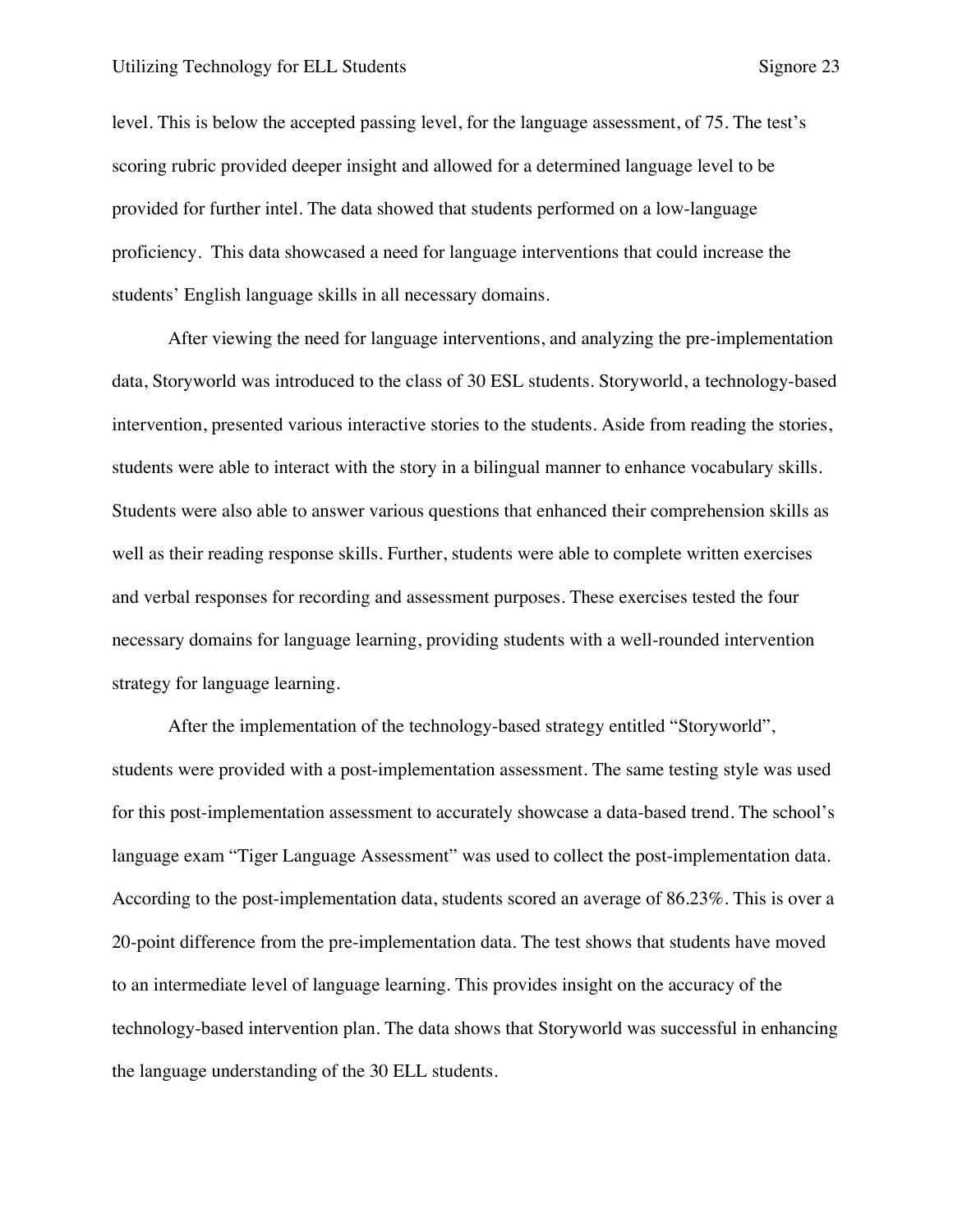The collected scores, for the data analyzation, were used to conduct a t-test for paired two sample for means. The t-test for the paired two sample for means showed that the effect size is p<.001 showing the difference is significant. Below, the collected data scores and standard deviations are visible to exemplify the significant difference after the intervention was implemented. Following the concrete data explanation, a chart is shown to highlight the major difference in the pre-implementation and post-implementation data.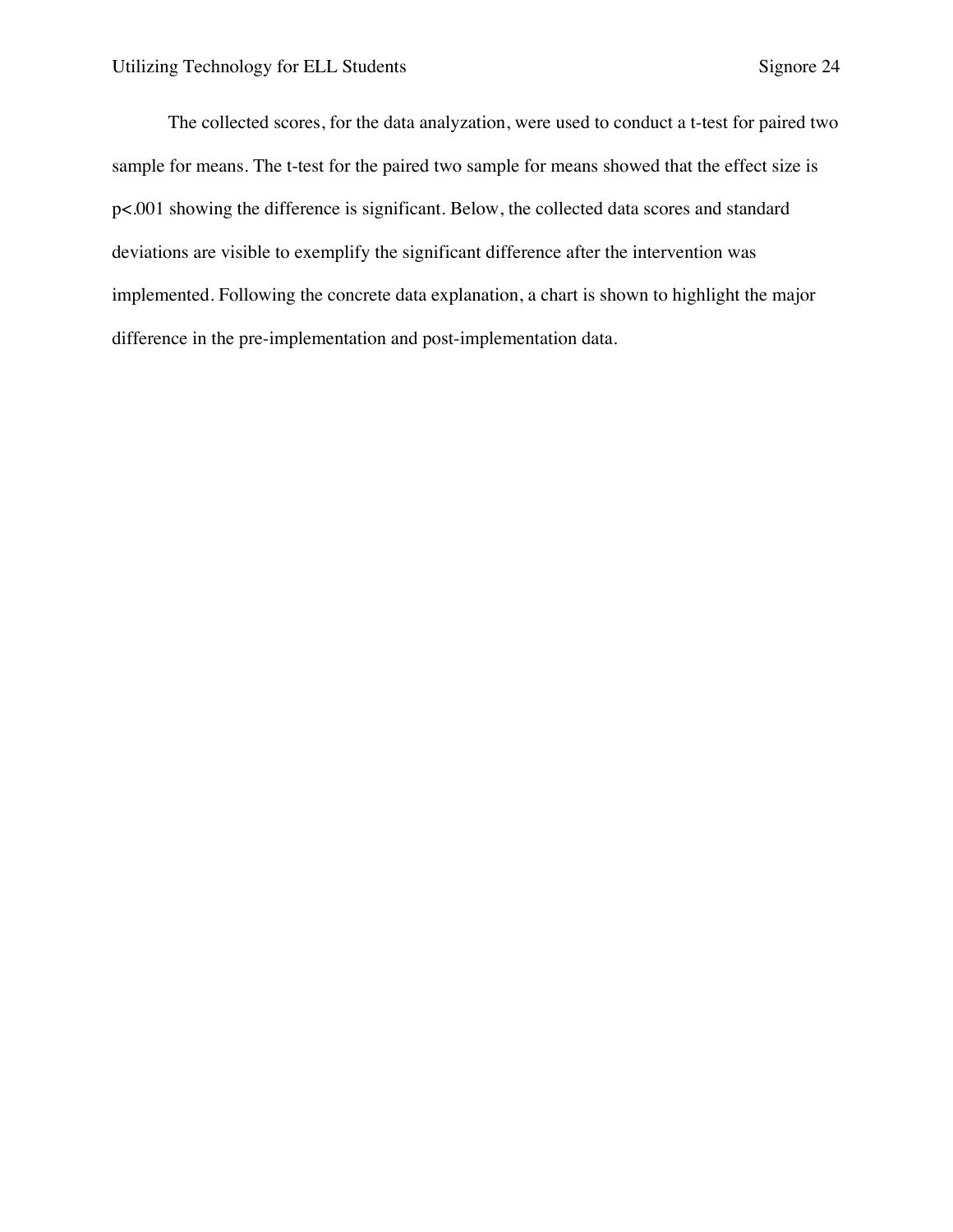## Utilizing Technology for ELL Students Signore 25

| Student | Pretest | Post Test |          |  |                                                                           |  |  | APA Write-UP                                          |  |
|---------|---------|-----------|----------|--|---------------------------------------------------------------------------|--|--|-------------------------------------------------------|--|
| 1       | 52      | 75        | PreMean  |  | 65.7 Pre-test Standard Deviation<br>86.23333 Post-test standard deviation |  |  | 12.57844 M=65.7, SD=12.58<br>8.35292 M=86.23, SD=8.35 |  |
| 2       | 72      | 85        | PostMean |  |                                                                           |  |  |                                                       |  |
| 3       | 50      | 78        |          |  |                                                                           |  |  |                                                       |  |
| 4       | 46      | 79        |          |  |                                                                           |  |  |                                                       |  |
| 5       | 70      | 88        |          |  |                                                                           |  |  |                                                       |  |
| 6       | 71      | 80        |          |  |                                                                           |  |  |                                                       |  |
| 7       | 64      | 91        |          |  |                                                                           |  |  |                                                       |  |
| 8       | 73      | 67        |          |  |                                                                           |  |  |                                                       |  |
| 9       | 43      | 89        |          |  |                                                                           |  |  |                                                       |  |
| 10      | 66      | 92        |          |  |                                                                           |  |  |                                                       |  |
| 11      | 74      | 92        |          |  |                                                                           |  |  |                                                       |  |
| 12      | 43      | 79        |          |  |                                                                           |  |  |                                                       |  |
| 13      | 81      | 98        |          |  |                                                                           |  |  |                                                       |  |
| 14      | 62      | 82        |          |  |                                                                           |  |  |                                                       |  |
| 15      | 67      | 84        |          |  |                                                                           |  |  |                                                       |  |
| 16      | 49      | 79        |          |  |                                                                           |  |  |                                                       |  |
| 17      | 64      | 78        |          |  |                                                                           |  |  |                                                       |  |
| 18      | 78      | 92        |          |  |                                                                           |  |  |                                                       |  |
| 19      | 88      | 98        |          |  |                                                                           |  |  |                                                       |  |
| 20      | 77      | 94        |          |  |                                                                           |  |  |                                                       |  |
| 21      | 73      | 91        |          |  |                                                                           |  |  |                                                       |  |
| 22      | 55      | 82        |          |  |                                                                           |  |  |                                                       |  |
| 23      | 83      | 96        |          |  |                                                                           |  |  |                                                       |  |
| 24      | 77      | 94        |          |  |                                                                           |  |  |                                                       |  |
| 25      | 69      | 91        |          |  |                                                                           |  |  |                                                       |  |
| 26      | 64      | 87        |          |  |                                                                           |  |  |                                                       |  |
| 27      | 72      | 93        |          |  |                                                                           |  |  |                                                       |  |
| 28      | 44      | 68        |          |  |                                                                           |  |  |                                                       |  |
| 29      | 75      | 89        |          |  |                                                                           |  |  |                                                       |  |
| 30      | 69      | 96        |          |  |                                                                           |  |  |                                                       |  |

### t-Test: Paired Two Sample for Means

|                                | t-Test: Paired Two Sample for Means |            |                           |  |
|--------------------------------|-------------------------------------|------------|---------------------------|--|
|                                | Variable 1                          | Variable 2 |                           |  |
| Mean                           | 65.7                                | 86.2333333 |                           |  |
| Variance                       | 158.2172414                         | 69.7712644 |                           |  |
| Observations                   | 30                                  | 30         |                           |  |
| <b>Pearson Corre</b>           | 0.653476349                         |            |                           |  |
| Hypothesized                   | 0                                   |            |                           |  |
| df                             | 29                                  |            |                           |  |
| t Stat                         | -11.81096137                        |            |                           |  |
| P(T<=t) one-ta                 | 6.65625E-13                         |            |                           |  |
| t Critical one-                | 1.699127027                         |            |                           |  |
|                                | P(T<=t) two-ta 0.0000000000         |            | p < .001                  |  |
| 2.045229642<br>t Critical two- |                                     |            | Difference is significant |  |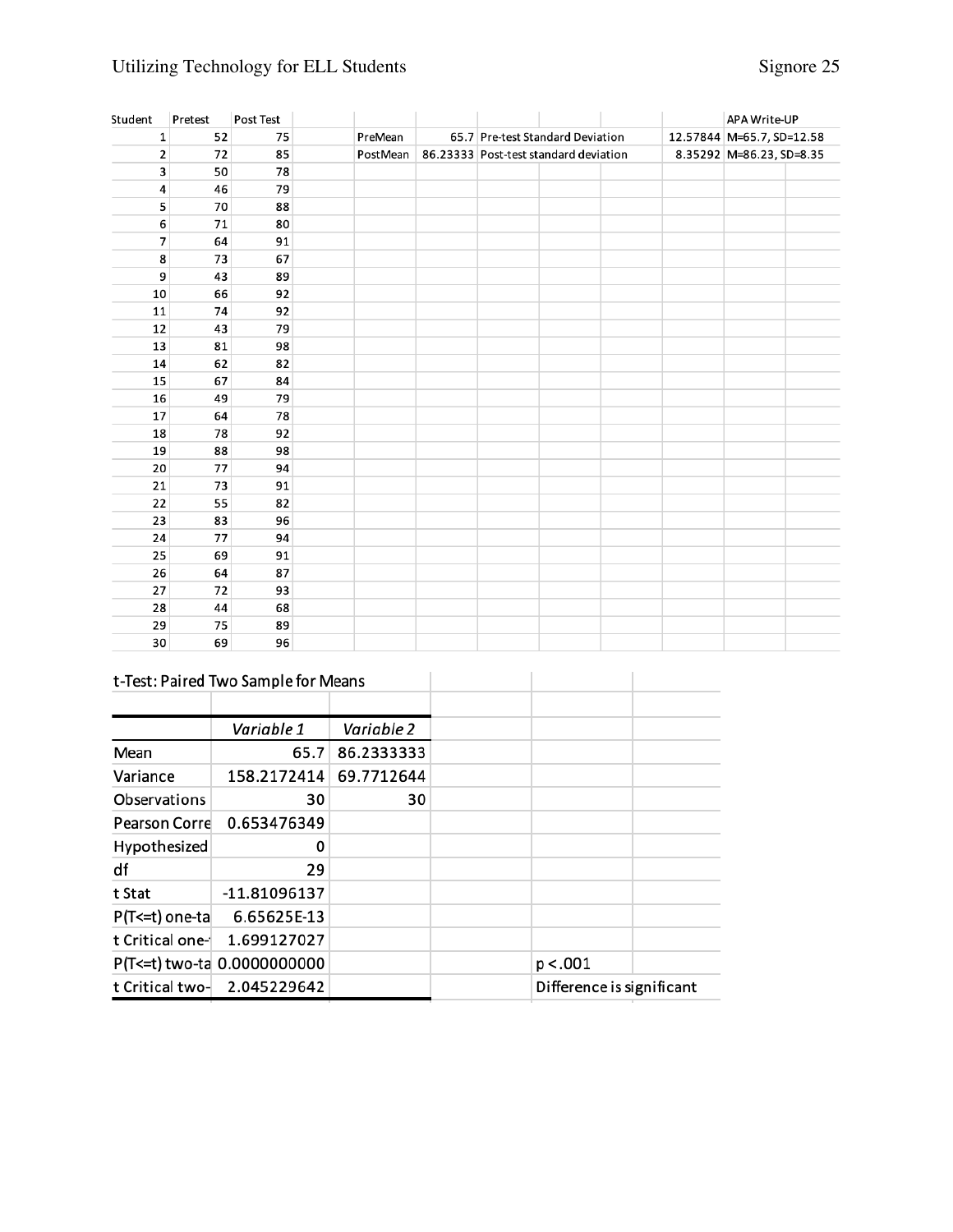

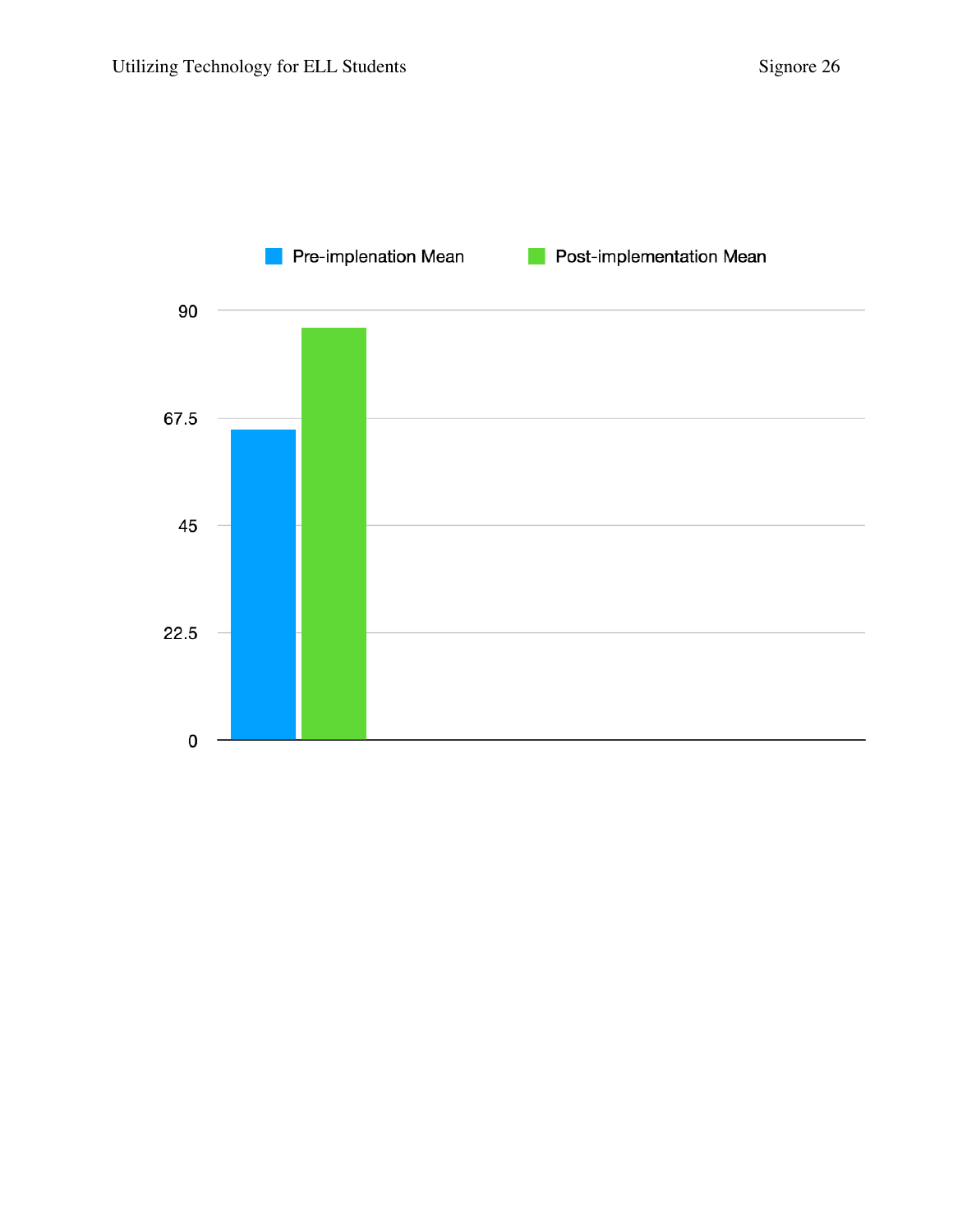#### **Discussion**

This particular action research study provides results in support of the technological intervention. This study relates to ELL students that must increase their overall English language understanding in the four necessary domains. Of the 30 participating ELL  $3<sup>rd</sup>$  graders, 100% of the students increased their language score on the Tiger Language Assessment. The preimplementation data suggests that students performed on a low-level, averaging at a score of 65.7% accuracy on the language exam. This places the students at an introductory language level; even though many of the students have been in the US for several years.

Technology has been proven to be beneficial for language learnings. Technology has been used to increase language abilities in several domains. Various studies have been conducted that showcase the many benefits of utilizing technology for language learning. However, most programs are used for more advanced language learners in higher age ranges. It was the hope of the educator to find an appropriate tool for low-leveled language learners that increases language knowledge in all four language domains.

Over a span of five weeks, students were provided with the technological intervention entitled "Storyworld". This intervention was strategically used throughout the school day in increments of 30-45 minutes. Students were also provided with homework activities to complete at home that ranged from 15-20 minutes of utilization. The Storyworld program provided various activities that relate to the four language domains: listening, reading, writing and speaking.

The program, Storyworld, is extremely interactive and focuses on increasing a students' overall learning skills. Students can increase language skills, in various domains, through interactive stories and coinciding activities. These activities allow for students to be more focused and engaged in the learning process. Furthermore, these skills are increased through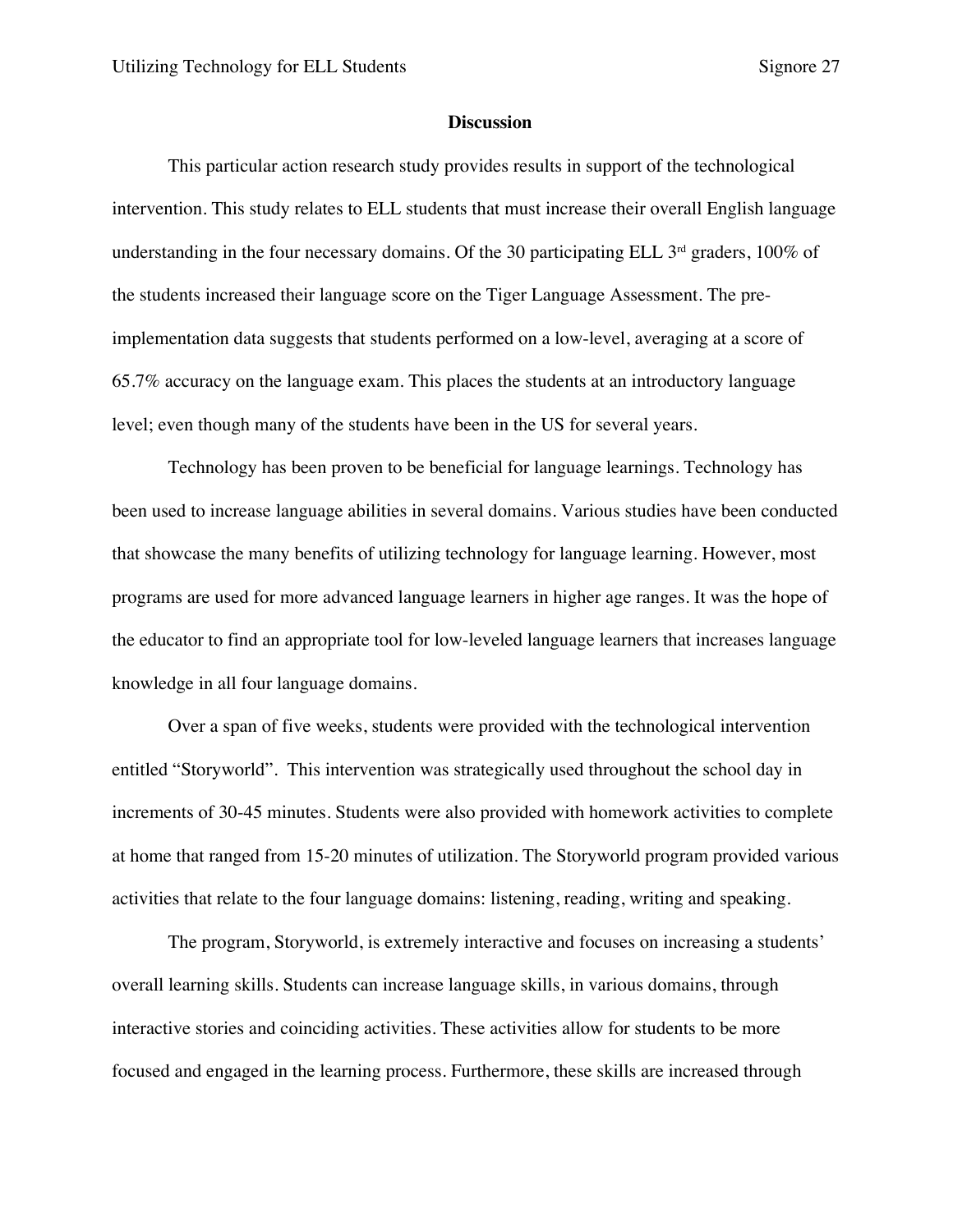fidelity as the program is used on a daily basis and includes homework activities to also promote language learning within the home.

After utilizing the technologically based intervention, Storyworld, students were able to increase their language understanding in a significant manner. According to the data, students performed over 20 points higher on the post-implementation assessment. The average score, for the post-implementation assessment, was 86.23. The average score for the pre-implementation assessment was 65.7, making the average increase in language understanding was increased by 20.53 points. This increase was significant, providing evidence of the effectiveness of the technological program, Storyworld.

#### **Future Research**

Extending the research of this action research project is important. The next step for this project would be to continue implementing the program within various ESL programs. It would be helpful to see which areas of the program are most successful in strengthening students' language understanding. Studies could delve deeper int the use of Storyworld for more advanced language learners. Another idea, would be to track individual students' success and compare the success to classroom learning. It would be interesting to see if there is a particular domain that is heavily focused on in the program, which accounts for the raise in the post-implementation test scores. Further, the program can be tested on the ways in which it may improve a student's particular area of need.

In order to conduct such research, in seeing if there is a particular domain strength, it is important to utilize the program with accurate fidelity. Teachers should be exposed to professional development opportunities on ways to implement the program effectively within the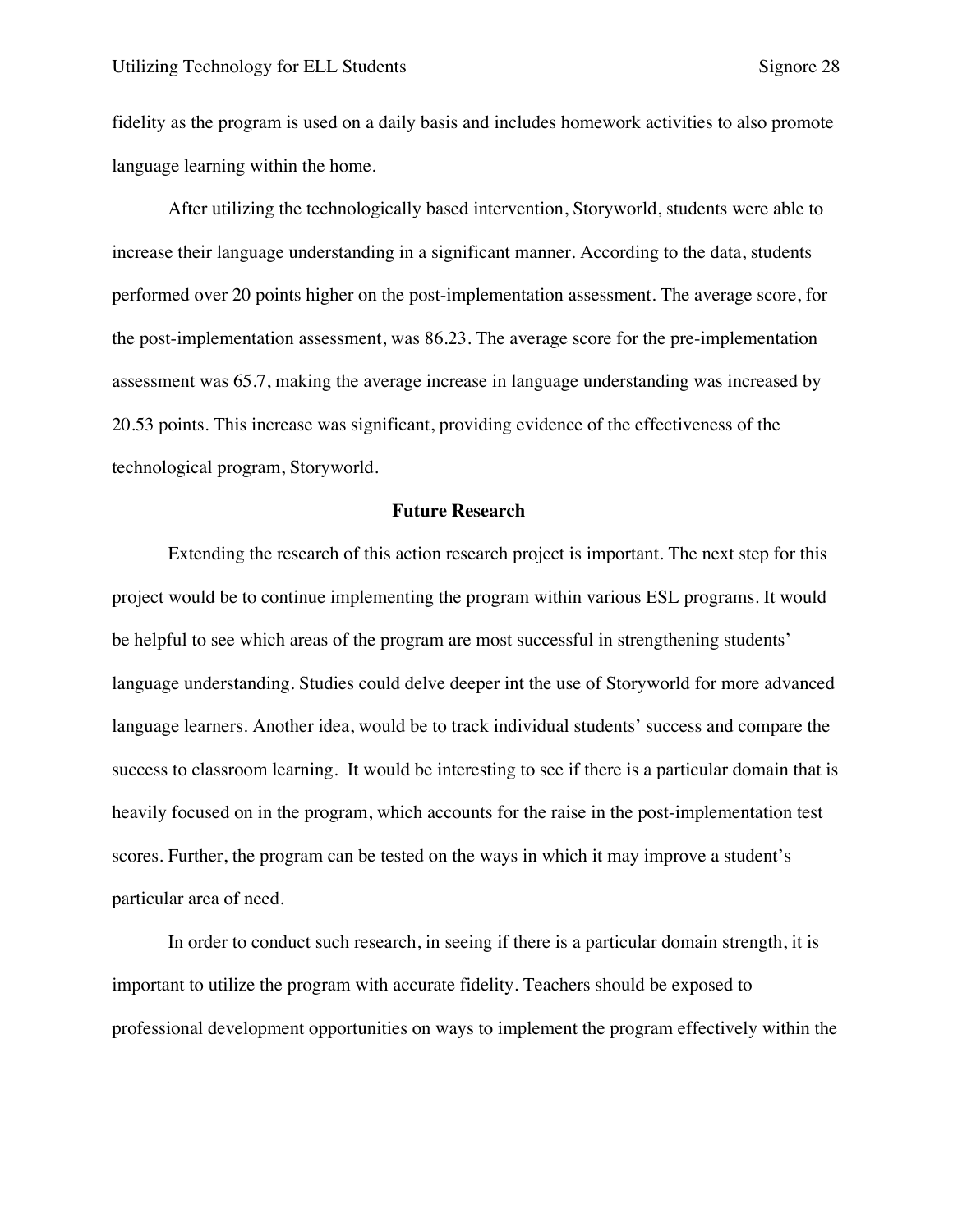ESL classroom. Once teachers become familiar with the tool, it is important for teachers to use pre-implementation data to target an area of specific need for the student.

Teachers should utilize a pre-implementation test that tests each language skill in a separate manner. After the exam is completed, the data should be analyzed to provide individualized instruction to students. For instance, if a student is struggling with speaking more than the other language domains, that student should receive individualized instruction related to the area of need. Storyworld will then be utilized to help students' focus on the particular language need and progress may be tracked through the technological program's dashboard.

Once Storyworld is implemented and used for individualized instruction, students should use the program with fidelity. After the program is practiced for a minimum of 5 weeks, students will be assessed using a post-implementation exam. This exam should focus on the area of the students' needs to accurately establish whether the program was successful in increasing the understanding in the selected domain. Storyworld should be the primary focus as an instructional strategy for improving students' language understanding, especially in areas of individual need.

#### **Conclusion**

This study provides informative data that concludes the usefulness of an educational tool. The educational tool can be utilized to support English language learners in an elementaryleveled setting. The tool entitled "Storyworld" is a technology-based tool that is successful in increasing students' language learning in various language domains. This supportive tool allows for students to learn in an engaging and influential manner that enhances reding, writing, speaking and listening.

Storyworld can be used to help promote language learning for low-leveled English language learners. The program provides engaging stories that allow for students to learn grade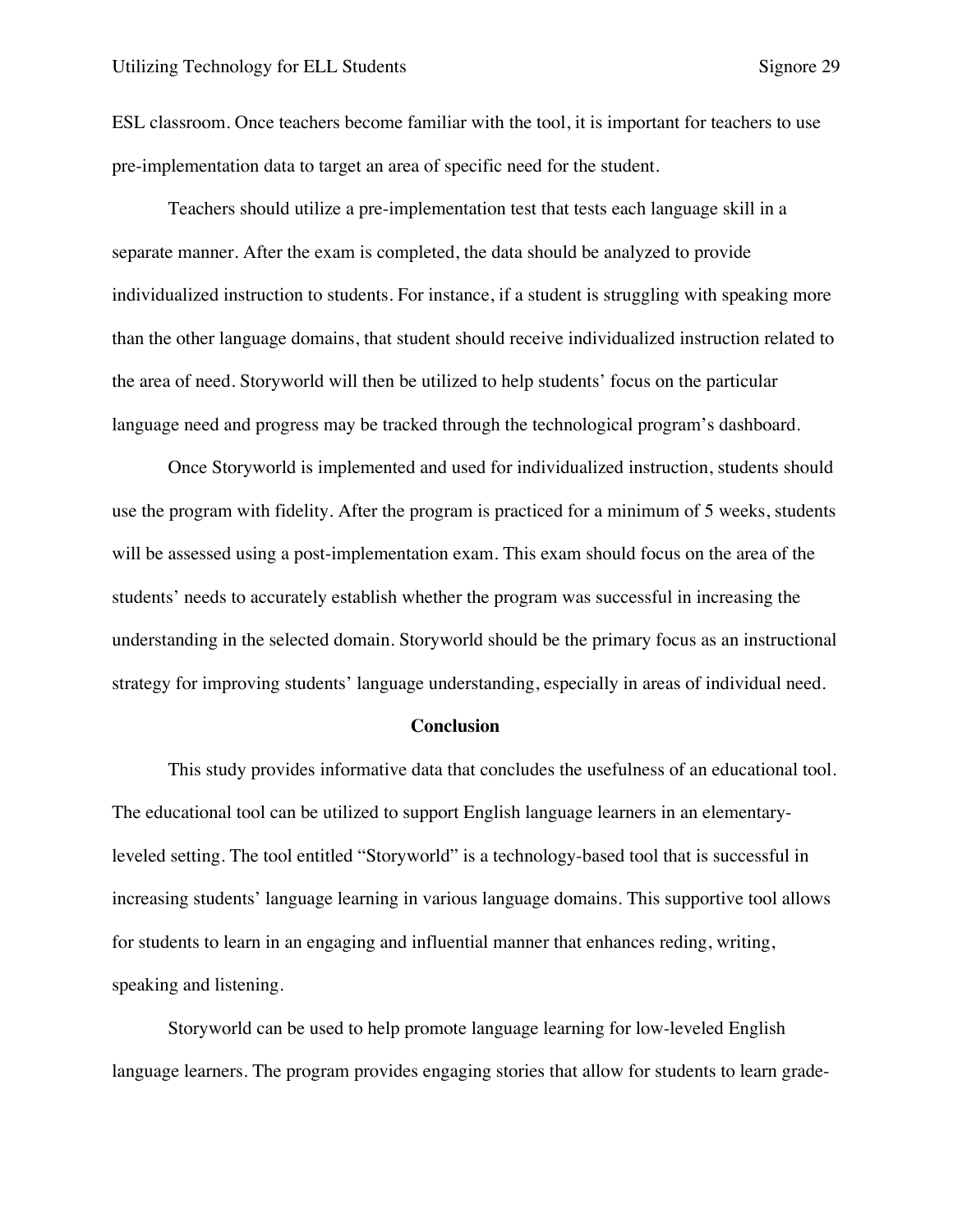level content while practicing language skills. Each story provides the student with translated material with coinciding activities and assessments. The program allows for students to practice skills in particular areas of need. Furthermore, teachers can track and observe student progress through recordings and self-graded assessments.

Progress, of ELL students, was highlighted and tracked using language assessments. The language assessments provided insight on the effectiveness of the technology-based strategy. Every language learner increased their language scores. On average the score increase showed a significant increase that proves the overall success rate of the strategy.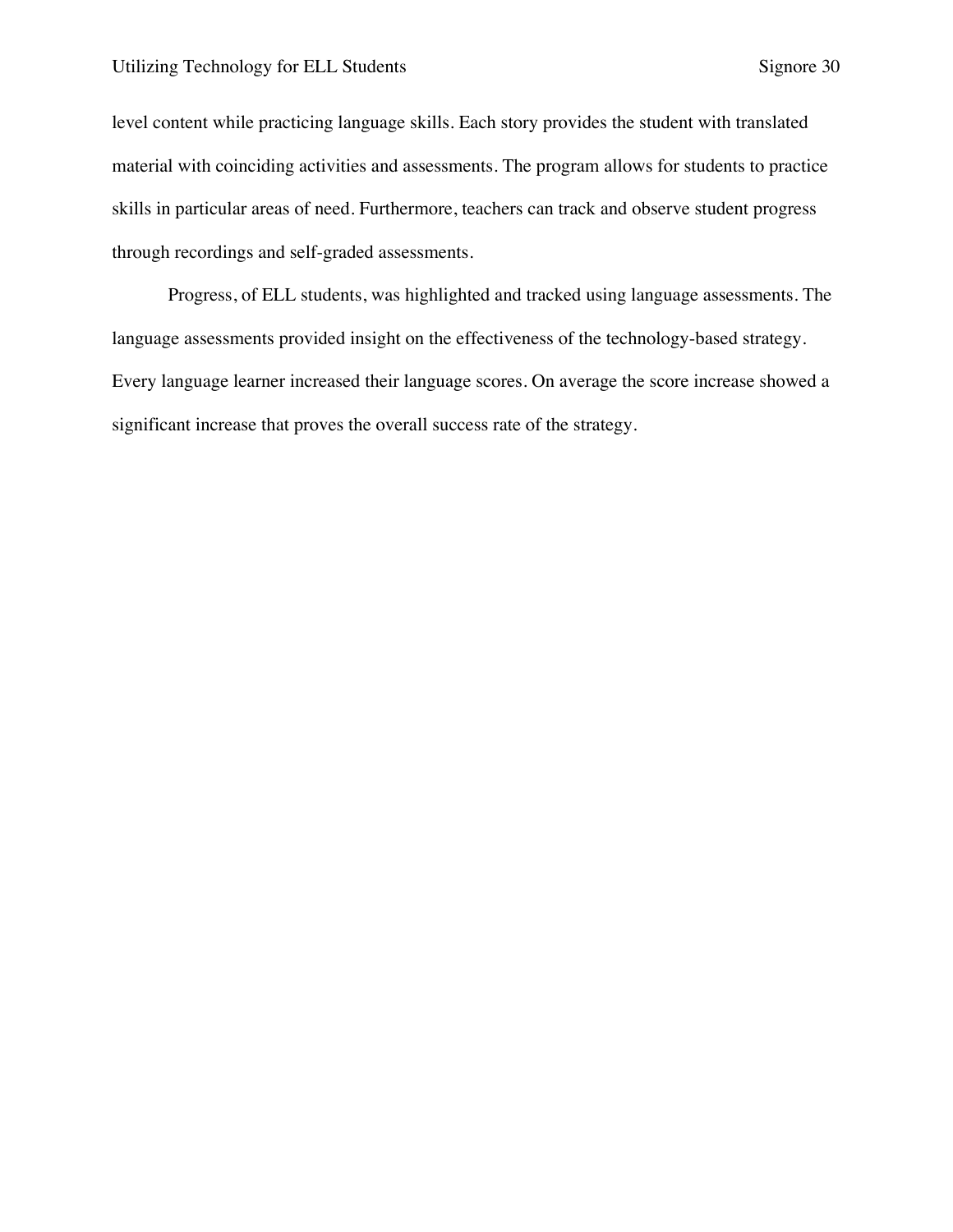#### References

Agbatogun, A. O. (2014). Developing Learners?Second Language Communicative Competence through Active Learning: Clickers or Communicative Approach? *Journal of Educational Technology & Society, 17*(2), 257-269.

http://ezproxy.nwciowa.edu/login?url=https://www.proquest.com/scholarly-

journals/developing-learners-second-language-communicative/docview/2139579414/se-2

- Al-Wasy, B. (2020). The effectiveness of integrating technology in EFL/ESL writing: a metaanalysis. *Interactive Technology and Smart Education, 17*(4), 435-454. http://dx.doi.org/10.1108/ITSE-03-2020-0033
- Andrei, E. (2017). Technology in teaching english language learners: the case of three middle school teachers. Tesol Journal, 8(2), 409–431.
- BAHRANI, T., & Tam Shu, S. I. M. (2012). Informal language learning setting: Technology or Social interaction? *TOJET : The Turkish Online Journal of Educational Technology, 11*(2) http://ezproxy.nwciowa.edu/login?url=https://www.proquest.com/scholarlyjournals/informal-language-learning-setting-technology/docview/1288340309/se-2?accountid=28306
- Baron, L. S., Hogan, T. P., Schechter, R. L., Hook, P. E., & Brooke, E. C. (2019). Can educational technology effectively differentiate instruction for reader profiles? *Reading and Writing, 32*(9), 2327-2352. http://dx.doi.org/10.1007/s11145-019-09949-4
- Cong-Lem, N. (2018). Web-Based Language Learning (WBLL) for Enhancing L2 Speaking Performance: A Review. *Advances in Language and Literary Studies, 9*(4), 143-152. http://dx.doi.org/10.7575/aiac.alls.v.9n.4p.143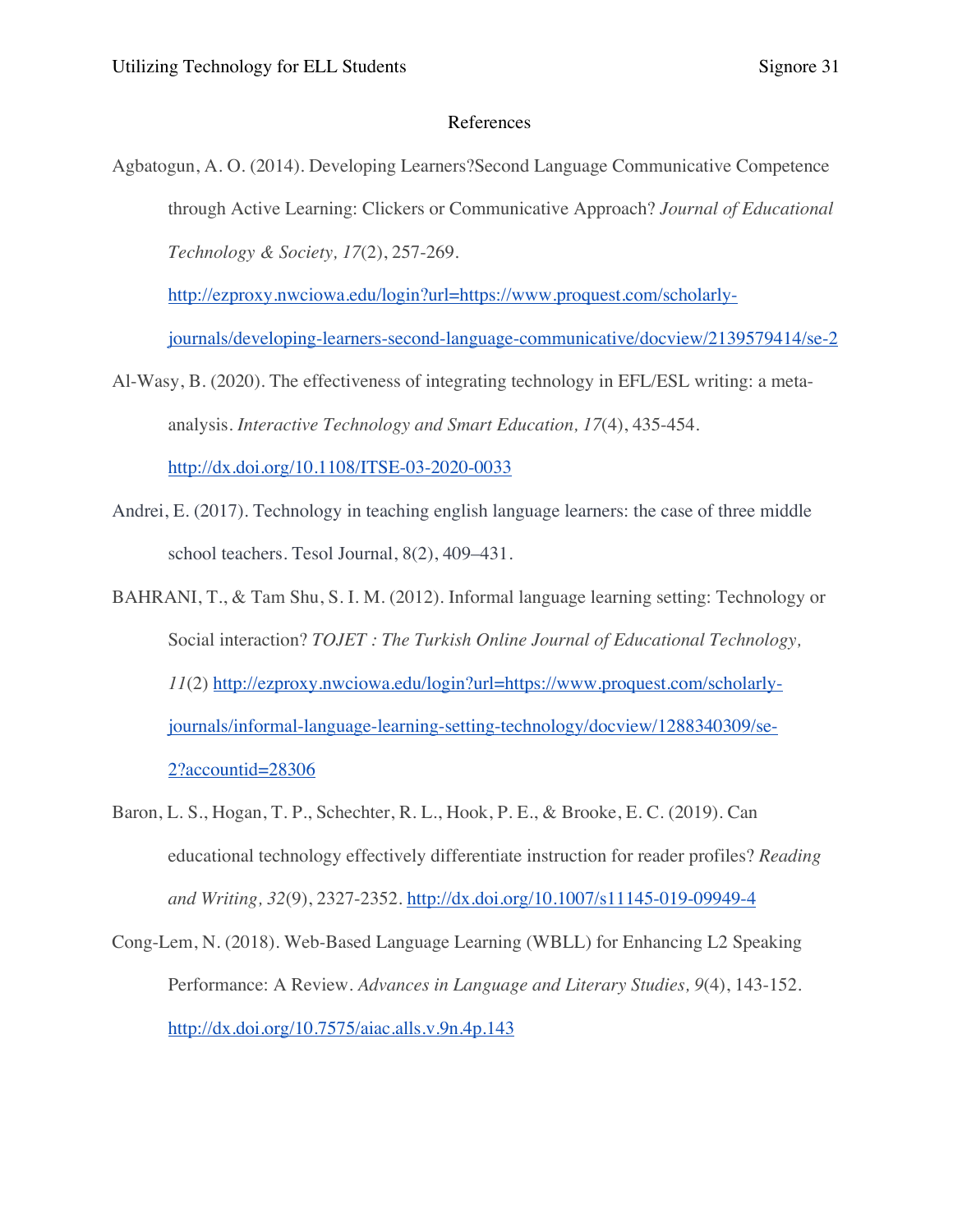- Genova, H., & Stewart, M. A. (2019). "My Life, My Stories": Reading, Writing, and Belonging in the ESL Classroom. *English Journal, 108*(3), 34-43. http://ezproxy.nwciowa.edu/login?url=https://www.proquest.com/scholarly-journals/mylife-stories-reading-writing-belonging-esl/docview/2177522602/se-2?accountid=28306
- Grami, G. M. A., & Alkazemi, B. Y. (2015, October 14). *Improving ESL writing using an online formulaic sequence word*-*combination checker*. Wiley Online Library. Retrieved February 1, 2022, from https://onlinelibrary.wiley.com/doi/10.1111/jcal.12115
- Isaacson, S. A. (2017). The impact of interface on esl reading comprehension and strategy use: a comparison of e-books and paper texts. Tesol Journal, 8(4), 850–861.
- Keengwe, J., & Hussein, F. (2014). Using computer-assisted instruction to enhance achievement of English language learners. *Education and Information Technologies, 19*(2), 295-306. http://dx.doi.org/10.1007/s10639-012-9214-z
- Klímová, B. (2018). Mobile phones and/or smartphones and their apps for teaching English as a foreign language. *Education and Information Technologies, 23*(3), 1091-1099. http://dx.doi.org/10.1007/s10639-017-9655-5
- Lee, D., Huh, Y., Chun-Yi, L., & Reigeluth, C. M. (2018). Technology functions for personalized learning in learner-centered schools. *Educational Technology, Research and Development, 66*(5), 1269-1302. http://dx.doi.org/10.1007/s11423-018-9615-9
- Lee, Y., & Martin, K. I. (2020). The flipped classroom in ESL teacher education: An example from CALL. *Education and Information Technologies, 25*(4), 2605-2633. http://dx.doi.org/10.1007/s10639-019-10082-6